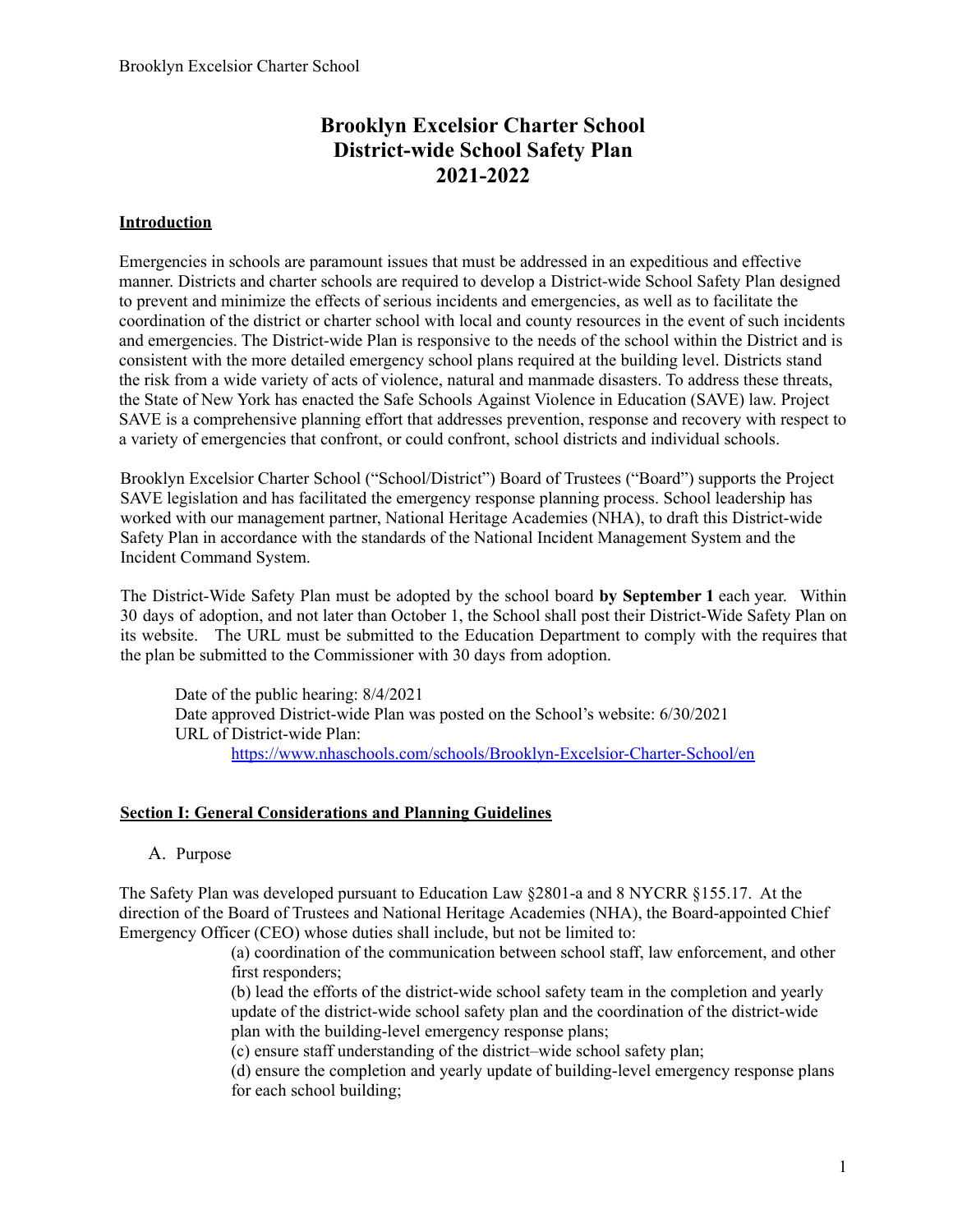(e) assist in the selection of security related technology and development of procedures for the use of such technology;

(f) coordinate appropriate safety, security, and emergency training for district and school staff, including required training in the emergency response plan;

(g) ensure the conduct of required evacuation and lock-down drills in all district buildings as required by Education Law section 807; and

(h) ensure the completion and yearly update of building-level emergency response plans by the dates designated by the commissioner.

Sally Girouard, appointed on January 6, 2020 as Chief Emergency Officer.

B. Identification of School Teams

The School has a District-wide School Safety Team consisting of but not limited to representatives of NHA, the Board of Trustees, teachers, administrators, parents, and school's safety personnel.

| <b>Name</b>                     | <b>Title</b>                                                                 | <b>Agency</b>                | <b>Contact Information</b> |
|---------------------------------|------------------------------------------------------------------------------|------------------------------|----------------------------|
| Sally Girouard                  | Principal                                                                    | <b>BECs</b>                  | 978.855.4812               |
| Michael Dobrin                  | Dean of Special<br>Education and<br>Intervention/Safety<br><b>Specialist</b> | <b>BECs</b>                  | 929.353.1930               |
| John Sanchez                    | School<br>Paraprofessional                                                   | <b>BECs</b>                  | 718.637.9114               |
| Gary McClellan                  | <b>Parent Coordinator</b>                                                    | <b>BECs</b>                  | 516.974.2246               |
| Tyler Jett                      | Registrar                                                                    | <b>BECs</b>                  | 513.399.1975               |
| Megan Weissman                  | Dean of K-2                                                                  | <b>BECs</b>                  | 973.632.9228               |
| <b>Natalie Chery</b>            | Social Worker                                                                | <b>BECs</b>                  | 917.916.8647               |
| Atiba Theophille                | Dean of 6-8                                                                  | <b>BECs</b>                  | 347.263.2970               |
| <b>Bianca Ellerby</b>           | Office Admin                                                                 | <b>BECs</b>                  | 347.987.6137               |
| Rachel Payne                    | Site Coordinator                                                             | Aramark                      | 929.345.8489               |
| <b>Warren Carter</b>            | Nurse                                                                        | NYC Health Dept.             | 347.633.4075               |
| Dr. Ron B. Large                | Director of School<br>Quality                                                | <b>NHA Support</b>           | 407.435.6716               |
| <b>NHA Crisis Hotline</b>       | Safety & Health                                                              | <b>NHA Support</b>           | (855) 322-9316             |
| <b>NHA Facilities Emergency</b> | <b>Facilities</b>                                                            | <b>Building/Site Support</b> | (866) 231-7091             |

## C. Concepts of Operation

- 1. The District-Wide Safety Plan is directly linked to Building-level School Emergency
- 2. Response Plan (ERP). Protocols developed by the New York State Guide to School Emergency Response Planning have been used to develop the District-Wide Safety Plan.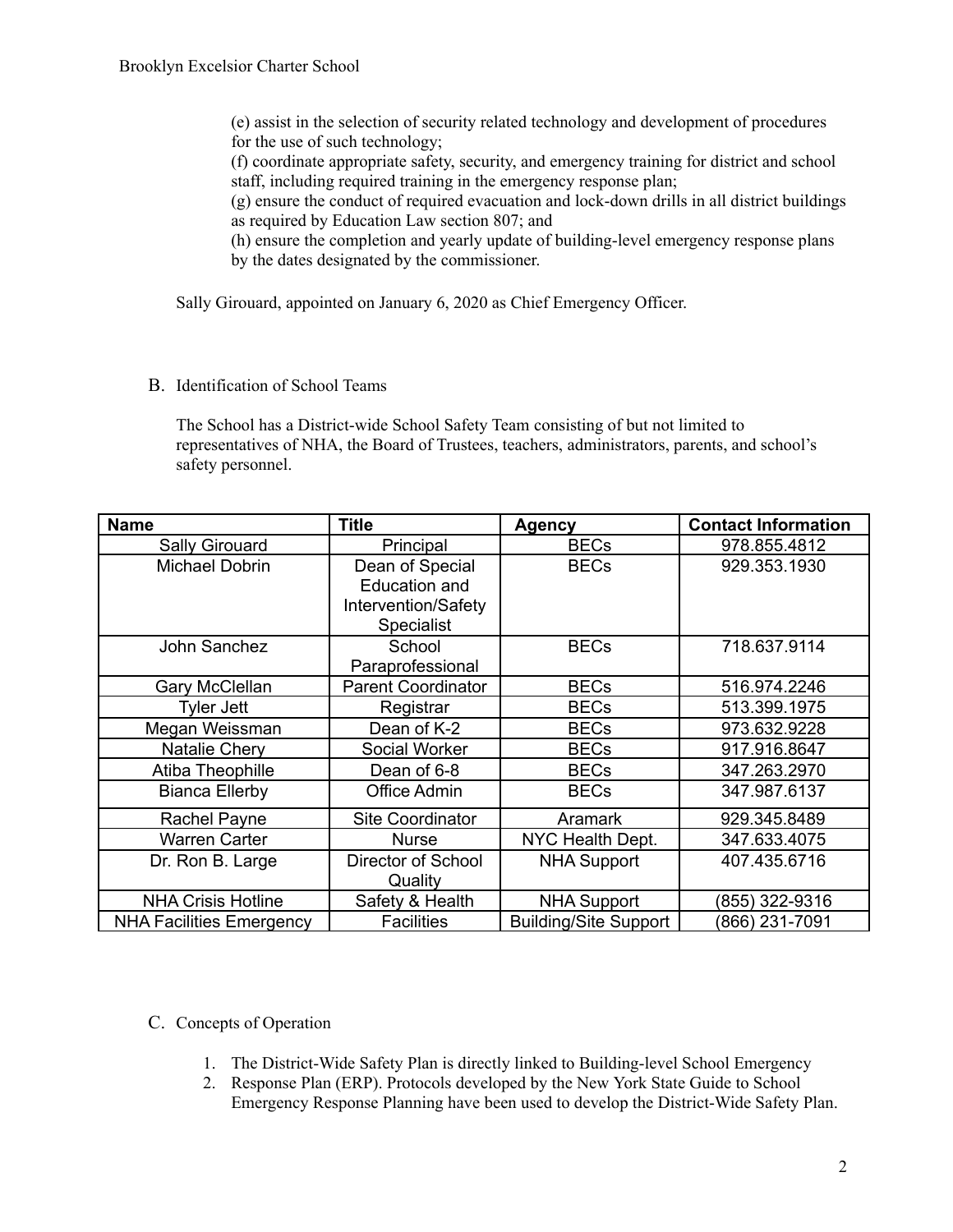- 3. The content, organization, and terminology provided in the New York State Guide to School Emergency Response Planning aligns with the Federal Emergency Management Agency's "Guide for Developing High-Quality School Emergency Operations Plans  $(2013)$ ".
- 4. The Basic Plan standardizes language and provides a structured framework for school ERPs statewide. Individualized policies and procedures should be developed locally based on each school's unique circumstances and resources. Tools to manage an emergency must include response procedures that are developed through threat assessments, safety audits, planning and training before an incident occurs. The New York State Guide to School Emergency Response Planning provides for the development of annexes to meet each school's unique circumstances.
- 5. In the event of an emergency or violent incident, the initial response will be by the School Safety Team and in accordance with the protocols outlined in the ERP. If necessary, the Incident Commander or his/her designee will notify nearby schools and/or the superintendent of CSD #16, in which the School is located. Contact information for these schools and the CSD #16 superintendent will be available in the School's main office and within the ERP.
- 6. Once the Incident Commander and /or her designee are notified, the Building Level School Safety Team will be mobilized to respond and appropriate local emergency officials will be notified.
- 7. County and State resources may be used to supplement the District efforts through existing protocols.
- D. Plan Review and Public Comment
	- 1. Pursuant to Education Law  $$2801-a(6)$  and  $8$  NYCRR  $$155.17(e)(3)$ , this plan was made available for public comment 30 days prior to adoption. The Board of Trustees adopted the school building-level plans after at least one public hearing, which provides for the participation of school personnel, parents, students and any other interested parties. The Board of Trustees formally adopted the plan at a public meeting. 30 day public comment began on 6/7/2020 and ended on 8/3/2020.
	- 2. The District-wide Safety Plan shall be monitored and maintained by the School Safety Team and be reviewed annually on or before September 1 of each year. The District-wide School Safety Team Plan will be available in the main office of the School, at the corporate office of National Heritage Academies, and on the School's website.
	- 3. Local law enforcement shall be a part of this District-wide Safety Team planning. To assist in identifying local law enforcement agencies see:

https://www.criminaljustice.ny.gov/crimnet/ojsa/agdir/index.html.

4. The CEO shall enter information related to the ERP into the New York State Education Department (NYSED) business portal (SED Monitoring) within 30 days after adoption by the Board.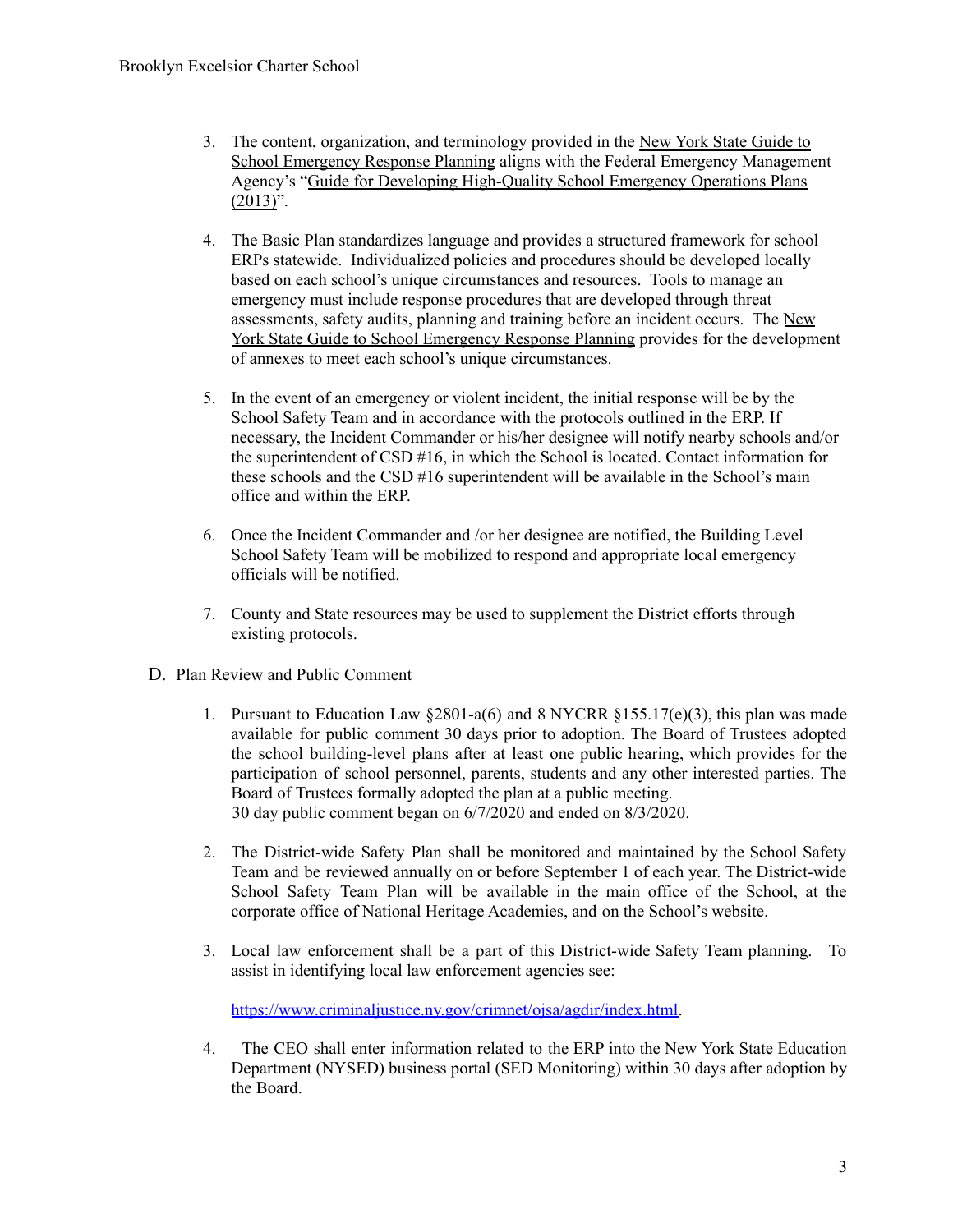#### **Section II: Risk Reduction/Prevention and Intervention**

A. Identification of Sites of Potential Emergencies

The School has identified and located areas of potential emergencies in and around its building. The Facility Manager and building custodian have located and mapped these sites. These sites include electrical, gas, heating, ventilation, water supply and sewage systems locations and shut-off valves.

- 1. Potentially dangerous sites are checked regularly and inspected by safety personnel annually. They include, but are not limited, to:
	- a. System Sites

Electrical panels/shutoff Gas lines/shut off Gas appliances RTU's Heating plant –Rooftop Units Sewage system Water supply/shut-off Ventilation/Air Conditioning - Rooftop Units Structural failure

b. Environmental Problem Sites

Chemical Storage Cleaning supplies Science room (Classroom 320)

c. Site Considerations

Accessible Rooftop

B. Prevention/Intervention and Strategies and Programs

In order to improve communication among students and between students and staff and to reduce the risk of a violent incident, the School has and will implement a number of prevention and intervention strategies, including the following:

- 1. Common expectations for behavior and conduct throughout all grade levels and classrooms: Clear expectations are communicated for how students are to behave and consequences for misbehavior will be consistent. Communication between staff and students can be consistent and fair.
- 2. Behave With Care Training: This program defines behaving with care and recognize that a school culture with common expectations for behavior and conduct throughout all grade levels and classrooms is important. Behave With Care utilizes four Key components that highlight school culture, clear expectations for how students are to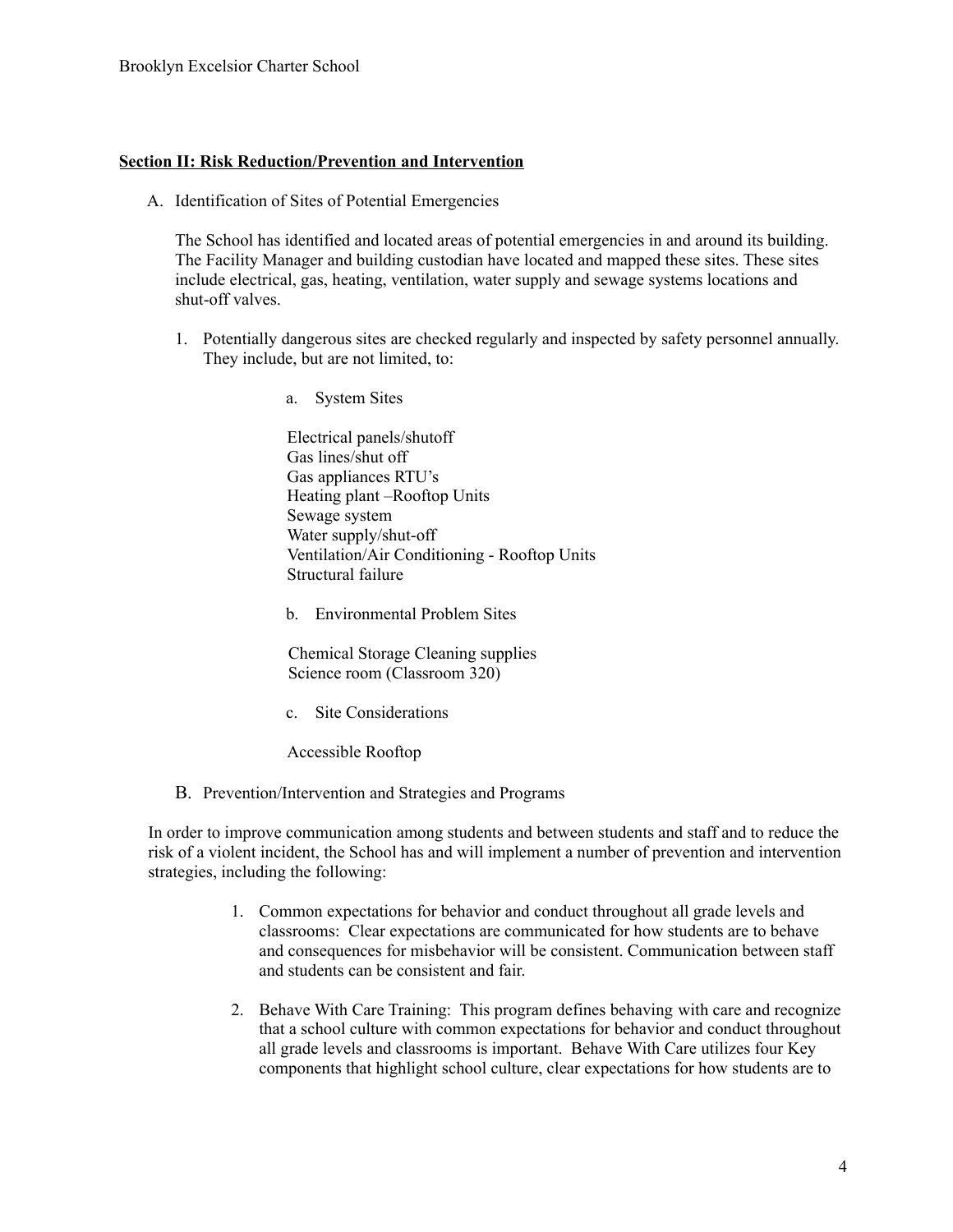behave, consistent consequences for misbehavior and consistent communication between staff and students.

- 3. Prevention of Bullying: Bullying is defined in the School's Code of Conduct and the Technology Use and Internet Safety Policy. Bullying – a deliberate attempt to control another person, his/her actions or a situation through harassment or intimidation – is prohibited. Bullying can be nonverbal, verbal, emotional or physical. The school also prohibits cyber-bullying, an act involving the use of information and communication technologies, including but not limited to e-mail, text messages, blogs, instant messages, personal Web sites, on-line social directories and communities (e.g., Facebook, MySpace, Wikipedia, YouTube), video-posting sites, and online personal polling Web sites, to support deliberate or repeated hostile behavior, by an individual or group, that is intended to defame, harm, threaten, intimidate, or harass students, staff members, or the school during or outside school hours and on or off school premises. Teachers are trained to address bullying and "No Bullying Zone" signs are posted throughout the school building. Students are taught to be "Bully Blockers." Teachers are also required to participate in an NHA On Course classes entitled "Bullying and Mean Behavior" and "Bullying Prevention and Intervention".
- 4. The School educates the students to inform staff or reporting Principal about threats and acts of violence. Students are instructed how to contact notify Principal. Staff is required to report all student referrals to the administration for investigation.
- 5. Staff are trained to recognize early and imminent signs of school violence (see Appendix A).
- 6. Staff are provided resource to recognize risk factors and warning signs related to the prevention of self-harming behavior and suicidality (see NHA Responding to and Assessing Self-Harm/Suicidality).
- 7. The School educates students, staff and parents about the importance of school safety. Appropriate training is made available and students and staff are instructed to inform staff or reporting officer about threats and acts of violence.
- 8. The School conducts drill exercises that help promote school safety.
- 9. The School continues to investigate security devices and strategies to make the School as safe as possible.
- 10. The School will develop procedures for anonymous reporting of threats of violence including programs such as See Something, Say Something tip line.
- 11. The School will develop procedures outlining expectations for police involvement at school and school-sponsored extra-curricular activities.
- 12. The School will develop and operate reporting, referral, and counseling procedures designed to identify and work with potentially aggressive and violent students. Students, staff, and parents are encouraged to report concerns or threats to the school Principal or Deans.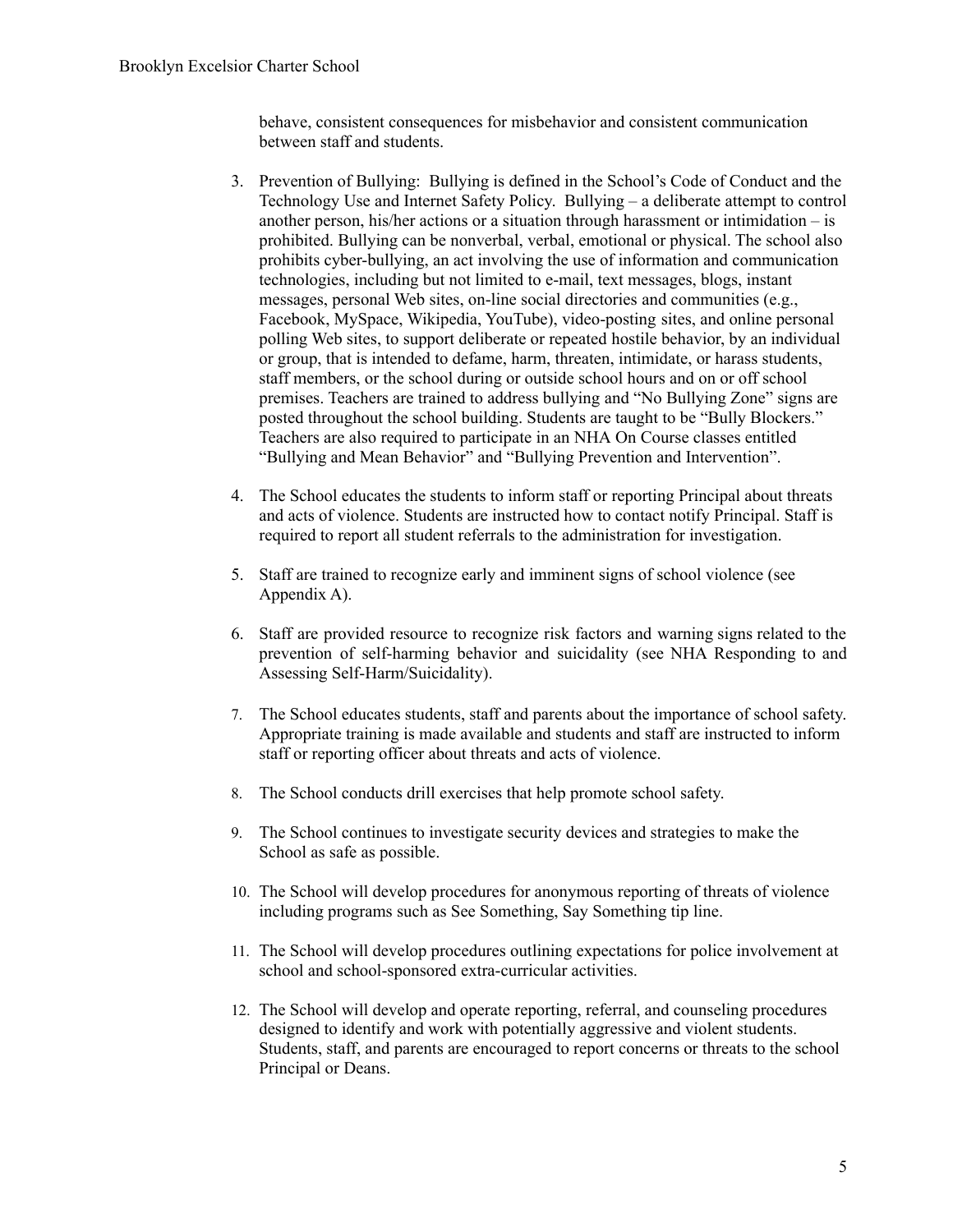- 13. Appropriate safety training for School Leadership and School Safety Specialist ("SSS") has been provided by NHA Safety & Health Team.
- 14. All health required staff training will be provided by NHA and completed annually (i.e. Blood-borne Pathogen, Hazardous Materials, etc.).
- 15. The school nurse is trained in First Aid/CPR/AED as are any staff members required to be trained as part of their job duties or on a voluntary basis.
- C. Training, Drills, and Exercises
	- 1. Appropriate safety training for the School Safety Specialist ("SSS") staff has been provided by NHA's Manager of Safety & Health, Brian Gard, or his designee.
		- a. Training included:
			- i. Reunification Training
			- ii. Drill Training provided via the Safe Havens International program
			- iii. Risk Management
			- iv. Completing Site Specific Emergency Plan
			- v. Emergency equipment
			- vi. Building Level Site Assessment
			- vii. Risk Mitigation and Management
			- viii. Table top scenarios for school safety team
	- 2. All health required staff training will be provided by NHA and completed annually (i.e. Blood-borne Pathogen, Hazardous Materials, etc.).
	- 3. The school nurse is trained in First Aid/CPR/AED as are any staff members required to be trained as part of their job duties or on a voluntary basis.
	- 4. Any required student safety training will be completed by or under the supervision of appropriate school staff.
	- 5. The School will conduct periodic drills and other exercises to test components of the ERP in coordination with local emergency responders and preparedness officials. Types of drills to be conducted may include fire, evacuation, lockdown, dismissal, shelter-off-site, shelter-in-place, weather related, medical/AED emergency, and communication system checks. The School keeps a record of all building drill, exercises and training on forms provided by the School.
	- **6.** The School does not employ hall monitors or personnel specifically assigned to school security. However, the school has assigned a School Safety Specialist, who serves as a resource to create awareness, build relationships and assist before, during and after emergencies. The School Safety Specialist is responsible for the training of the Building and Staff Level Emergency Response. Two hours of instruction on issues of school safety will be provided to all employees each year. This training may include de-escalation training, recognizing warning signs of violence, non-violent conflict resolution, emergency response team training, mediation, mentoring, social skill development, self-harm/suicidality prevention and character education. In the event it is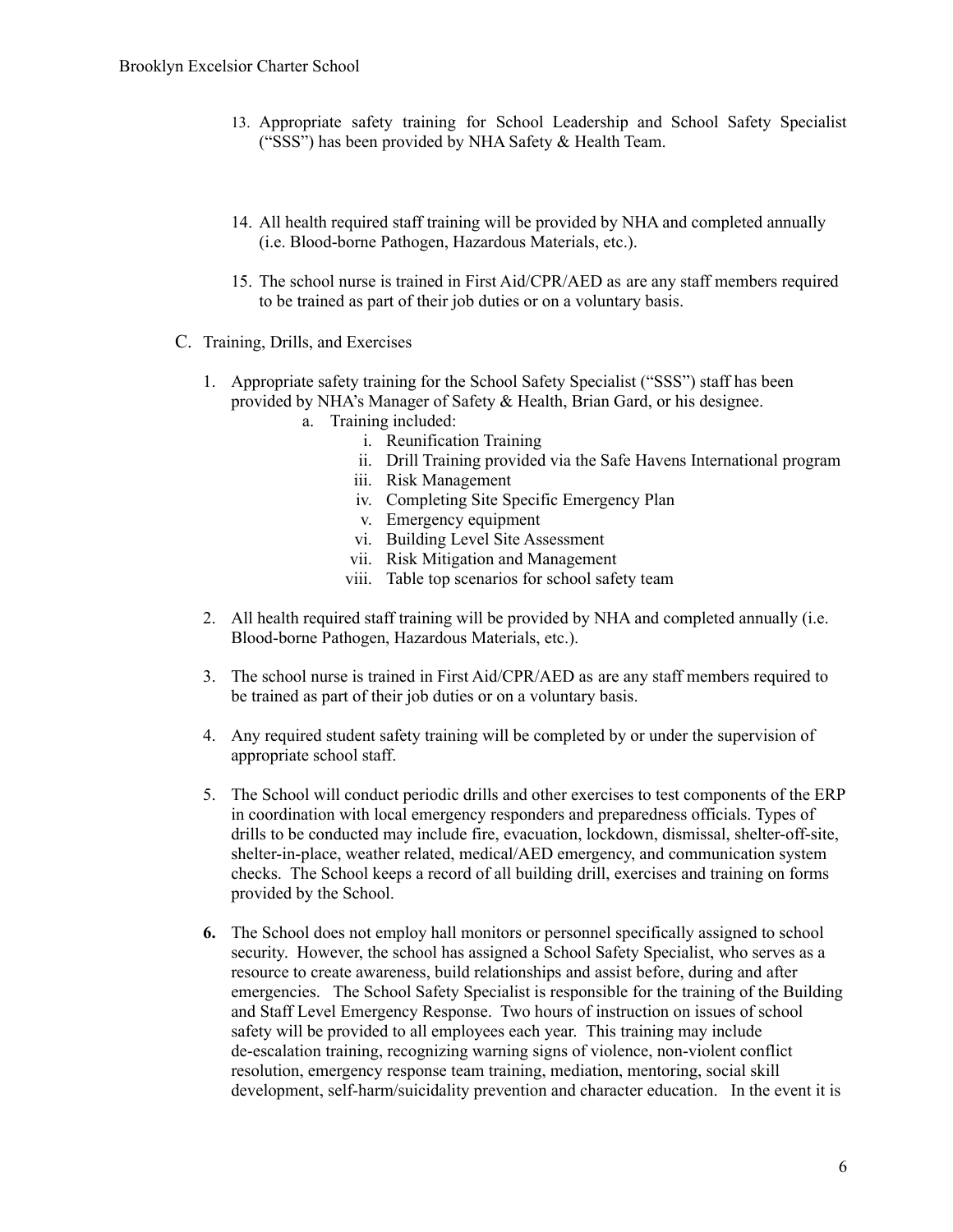determined that a school security officer is needed, NHA will contract with a qualified security provided who requires background checks and safety measures for all its security personnel.

Building level emergency response training shall be conducted prior to September 15<sup>th</sup>.

before: Week of 9/7/2021

Staff Training was conducted on or

- **7.** The School will conduct periodic drills and other exercises to test components of the ERP in coordination with local and county emergency responders and preparedness officials. Types of drills conducted may include, but are not limited to:
	- Shelter-In-Place
	- Hold-In-Place
	- Evacuation
	- Lockout
	- Lockdown
	- Early Dismissal
	- Shelter-off-site
	- Weather related
	- Medical/AED Emergency
	- Communication System Checks
	- School Emergency Preparedness
	- Table-top Exercises

The School Safety Team will be responsible for coordinating and recording these drills and for collaborating with the Post-Incident Response Team to evaluate necessary improvements or adjustments to this ERP.

D. Implementation of School Security

The following policies and procedures will be implemented to ensure school building security:

- 1. Classroom doors shall be kept in the locked position with a safety catch that can be removed quickly to perform a lockdown drill
- 2. All exterior doors are locked from the outside to prevent entrance, except the main entrance.
- 3. The main entrance will be secured and monitored by main office personnel. Visitors shall be buzzed into the office and sign-in and sign-out using the visitor management system. NHA and the Board of Trustees require all visitors to present identification for an instant check against the sex offender registry. The visitor management system provides identification badges for all visitors to wear while in the School building during the school day. Visitor access is restricted to specific locations as designated by the Principal.
- 4. Staff members will wear visible identification badges on their outer most garments
- 5. Any individual not wearing identification is to be directed to the main office/entrance sign-in and sign-out area by all staff.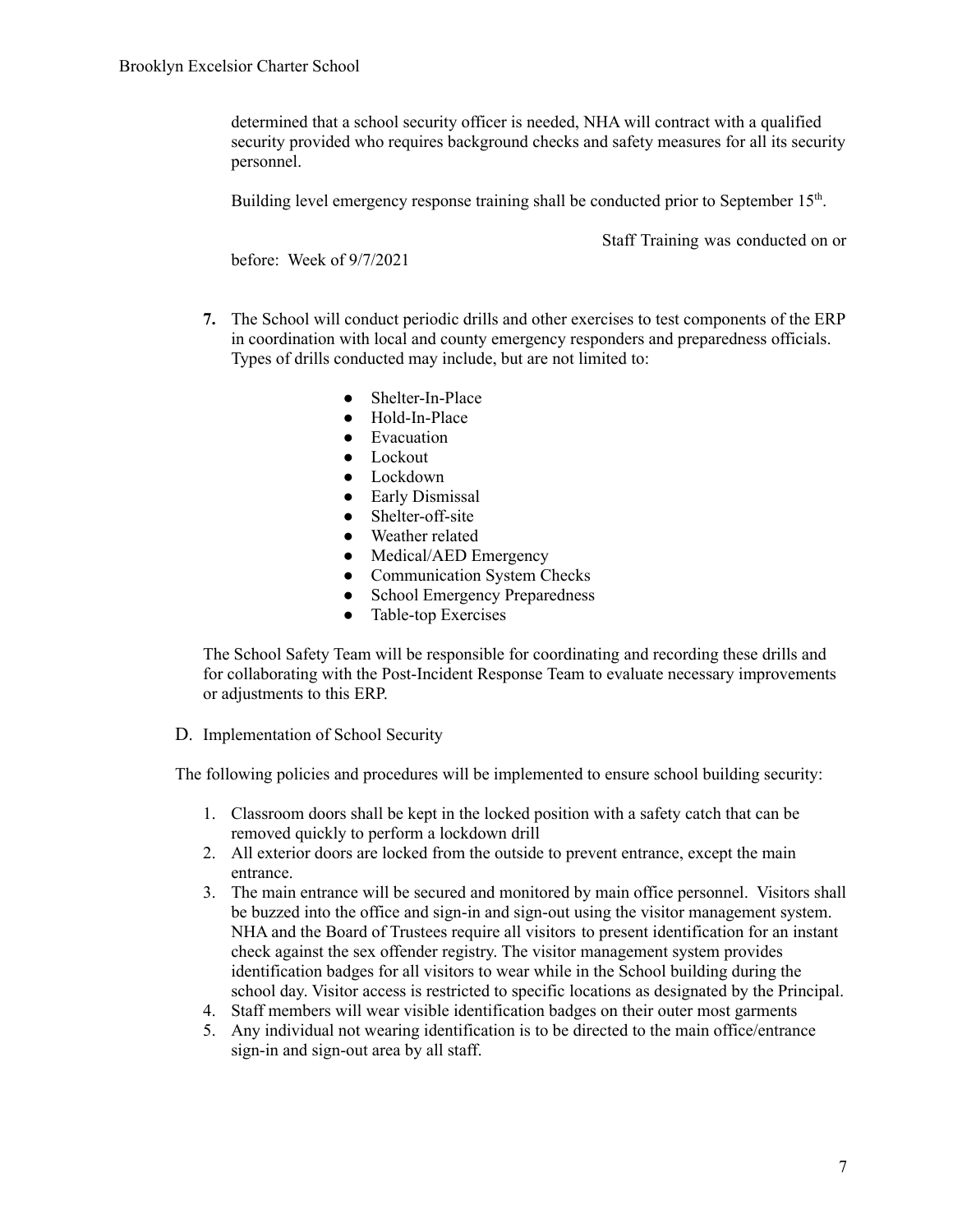- 6. Should any individual refuse to show, or not possess proper identification, or refuse to wear the required identification they shall be refused admittance to the school building and the police contacted.
- 7. The School has monitors dedicated solely to student supervision and security. Main entrances and visitor sign-in stations in elementary areas are to be monitored by the office staff.
- 8. The School has night alarms.
- 9. All members of the School leadership team have walkie-talkies for instant communication on school grounds.
- 10. Cameras are installed in common areas of the school building.
- E. Vital Educational Agency Information

As a charter school, the District-wide School Safety Plan covers one school. The School maintains a database, My NHA, with all school information, including the student population, number of staff, and business, cell and home telephone numbers of school leadership. Contact information for the local school district is also maintained in the School's main office.

F. Early Detection of Potentially Violent Behaviors

The School utilizes a Behavior Management Dashboard to track student behavior and identify potentially threatening trends in individual students or groups of students. School staff input behavior data on a regular basis and school leadership uses the data to input incidents into VADIR. The VADIR data and the Behavior Management Dashboard can be reported to a student's parent or guardian, the Board of Trustees or, if necessary, local safety officials. Staff and school leadership are trained to recognize student behavior that indicates a threat to other students or to the student him/herself. Staff are trained to recognize early and imminent signs of school violence (see Appendix A).

#### G. Hazard Identification

- 1. The School has identified and located areas of potential emergencies in and around its building. The School Safety Specialist and building custodian have located and mapped these sites. These sites include electrical, gas, heating, ventilation, water supply and sewage systems locations and shut-off valves.
- 2. Potentially dangerous sites are checked and inspected by the building custodian regularly.

#### **Section III: Responding to Threats and Acts of Violence**

A. Notification and Activation

Acts of violence placing students and staff in imminent danger require an immediate phone call to the local police precinct by the Incident Commander or his/her designee. These acts include if a student:

- i. Commits an act of violence upon a teacher, administrator or other school employee
- ii. Commits an act of violence against another student while on school district property
- iii. Commits an act of violence against any person on school district property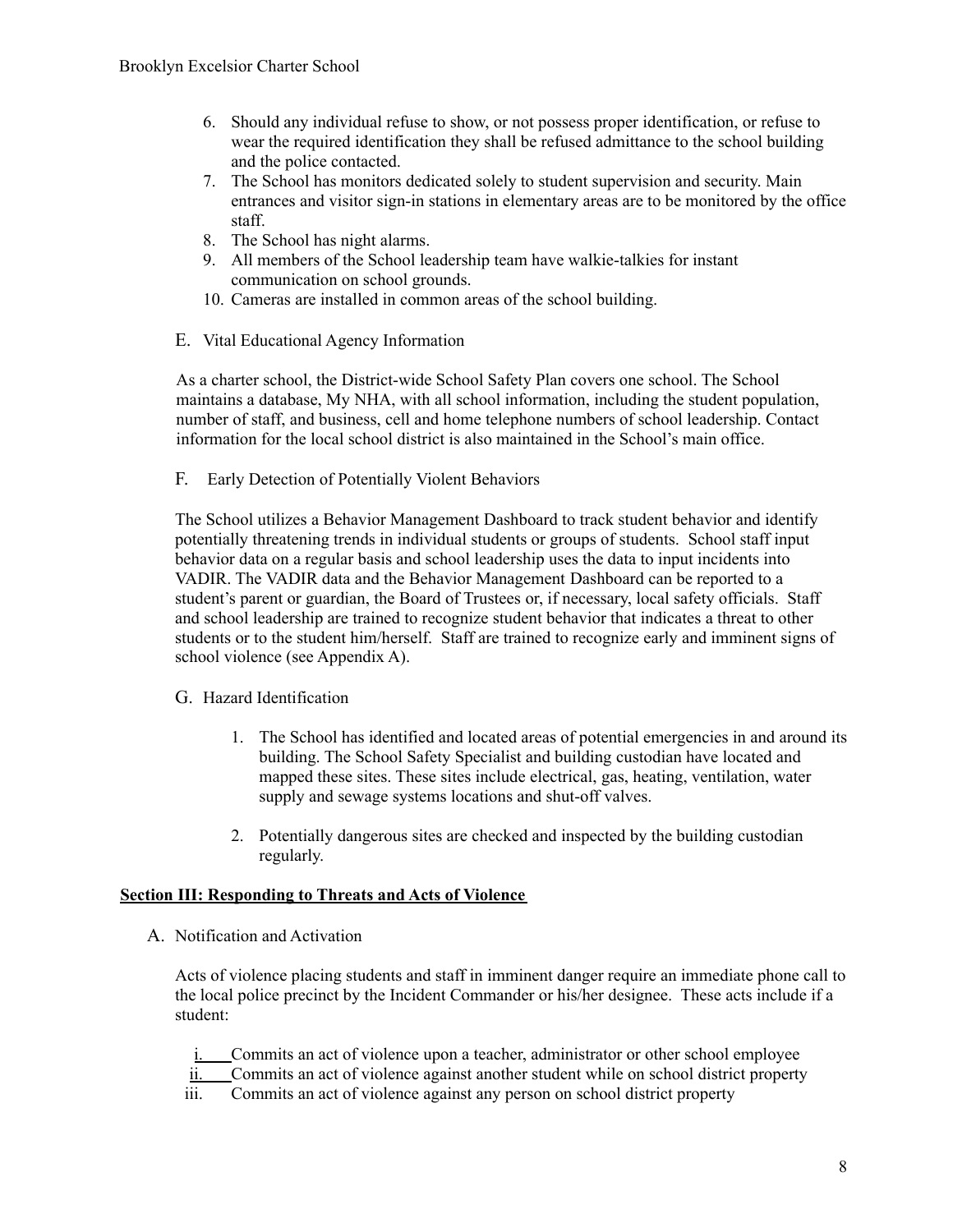- iv. Possess or displays a gun, knife, explosive or incendiary bomb, or other dangerous weapon on school property
- v. Threatens to use any instrument that appears capable of causing physical injury or death while on school property
- vi. Knowingly and intentionally damages or destroys the personal property of a teacher, administrator, other school employee or any person lawfully upon school property
- vii. Knowing and intentionally damages or destroys school property

Police may also be called in order to:

- i. Remove aggressively dangerous and violent students at the discretion of the principal or designee.
- ii. Report and request removal of violent adults.

The Principal and his/her designee is authorized to contact the law enforcement agencies. The chain of command is as follows:

Primary Incident Commander: Sally Girouard 978.855.4812

Backup Incident Commander:

| Megan Weissman   | 973.632.9228   |
|------------------|----------------|
| Atiba Theophille | 646.265.0583   |
|                  | l 347.263.2970 |

NHA Facilities Emergency Hotline: (866.231.7091) NHA Crisis Hotline: (855-322-9316)

In addition, the following roles have been assigned:

- i. *Incident Commander:* Sets the incident objectives, strategies, and priorities; has overall responsibility for the incident response; coordinates and manages all ICS functions. Primary responsibilities include ensuring safety, providing information services to internal and external stakeholders (parents), and establishing and maintaining liaison with other agencies participating in the incident.
- *ii. Command Staff:* 
	- *a. School Safety Specialist: Serves as a resource to create awareness, build relationships and assist before, during and after emergencies. The School Safety Specialist will be responsible for the training of the Building and Staf Level Response.*
	- b. *Public Information Of icer:* Serves as the conduit for information to internal and external stakeholders, including the media and parents.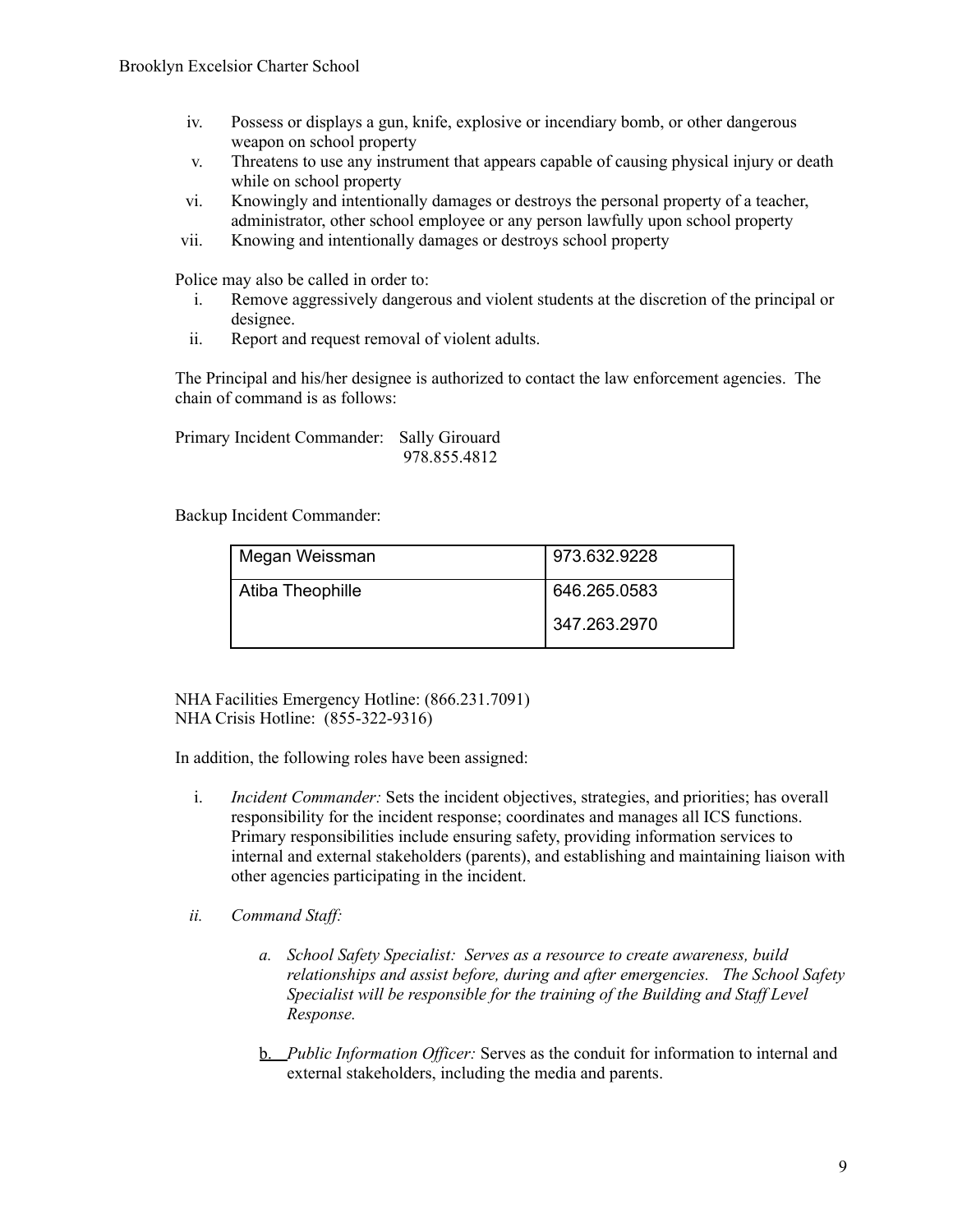- c. *Safety Of icer:* Monitors safety conditions and develops measures for assuring the safety of all response personnel.
- d. *Liaison Of icer:* Serves as the primary contact for supporting agencies assisting at an incident.

#### *iii. General Staff:*

- a. *Operations:* Maintains student and staff emergency contacts and medical/medication information, maintains emergency first-aid kits and supplies, keeps hand-held radios to ensure constant communication, and delivers messages via School Messenger to families during an emergency.
- b. *Planning:* Ensures that the needs of all students, staff, visitors, and parents are met by planning incident responses, assigning pre-designated roles and responsibilities, and providing training to staff. The Principal also plans and conducts exercises and drills, coordinates with NHA to modify the emergency plan, as needed, and documents all practice exercises and real responses.
- c. *Logistics:* Secures and coordinates resources needed by students, staff, and first responders during an incident—including food, shelter, generators, bussing etc.
- d. *Finance and Administration:* Records staff hours and expenses and supplies documentation after the disaster for insurance claims and requests for assistance to district, state, or federal governments.

Facilities for the operation and coordination of an emergency response have been identified:

- *Incident Command Post*: Principal's office (see map)
- *Staging Area:* Main office
- *Base:* Main Office
- *Camp:* Multi-purpose Room

Family reunification will be organized through School Messenger, a telephone system that allows the school to simultaneously call each parent with information about the school. During an emergency, this information might include a designated location for families to gather, updates on the resolution of an emergency situation, school closings, etc. Announcements will be made via local media, if appropriate.

In the event of a disaster or act of violence, the School principal or his/her designee will communicate with the local district superintendent via telephone and request that the district superintendent notify all schools in the district, as necessary, so that building-level principals at each facility may take the appropriate action.

B. Situational Responses:

Responses for the following situations and incidents can be found in the Building-level ERP: Biological/chemical contamination incident, armed student, bomb threat, explosion, fire,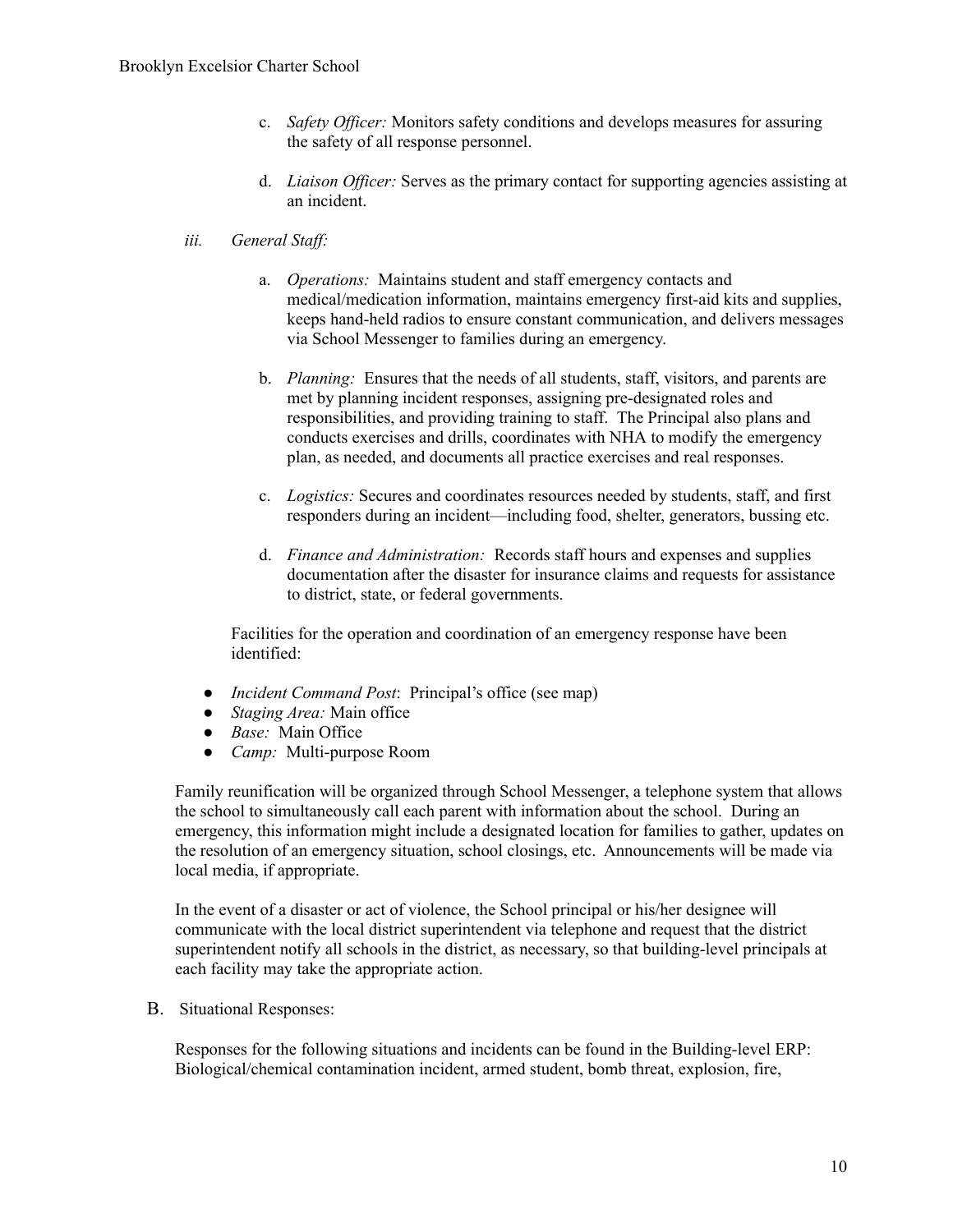hazardous material incident in school, high wind/storms, hostage situation, suicide/self-destructive behavior, suspicious package/bomb.

- C. Responses to Implied or Direct Threats:
	- 1. Reporting of threats of violence to school authorities:
		- a. Students are required to inform school staff about any indirect or direct threat of violence to themselves, others or property.
		- b. Staff are required to inform administration of any direct or indirect threat of violence to students, themselves, others or property.
		- c. Parents and visitors are encouraged to tell school staff about any indirect or direct threats of violence towards students, themselves, others or property.
		- d. Students, staff, parents and others will be educated about the importance of reporting threats.
		- e. All incidents that have police involvement will be reported to the NHA Safety Team.
	- 2. Investigating Threats of Violence
		- a. The building administrator, Dean and/or School Safety Specialist will investigate reported threats of violence and will make the determination of the level of threat and for disciplinary measures consistent with the Code of Conduct.
		- b. Serious acts; including violent offenses is accordance with SAVE Requirements will activate the School Safety Team and be reported to local police.
		- c. Chronic offenders may require a behavior intervention plan, close monitoring, and police involvement.
		- d. Threats placing students, staff and others in imminent danger require an immediate call to police.
		- e. All incidents that have police involvement will be reported to the NHA Safety Team via the School Safety Incident Report system provided by LogicManager.
	- 3. Reporting Incidents
		- a. School administrators will keep a record of serious threats and acts of violence and report them annually to the state.
		- b. Incidents of violence, serious threats, intimidation, etc, may require involvement of the police.
		- c. School and building administrators are authorized to call the police to respond to the threat or act of violence. A contact list of local law enforcement agencies and other emergency responders is maintained in the school office.
- D. Responses to Acts of Violence:
	- 1. The Incident Commander or his/her designee will determine the level of threat and call police to respond to the threat or act of violence.
	- 2. Police will be asked to remove aggressively dangerous and violent students at the discretion of the principal or designee.
	- 3. Violent adults will be reported to the authorities immediately and should only be removed by police.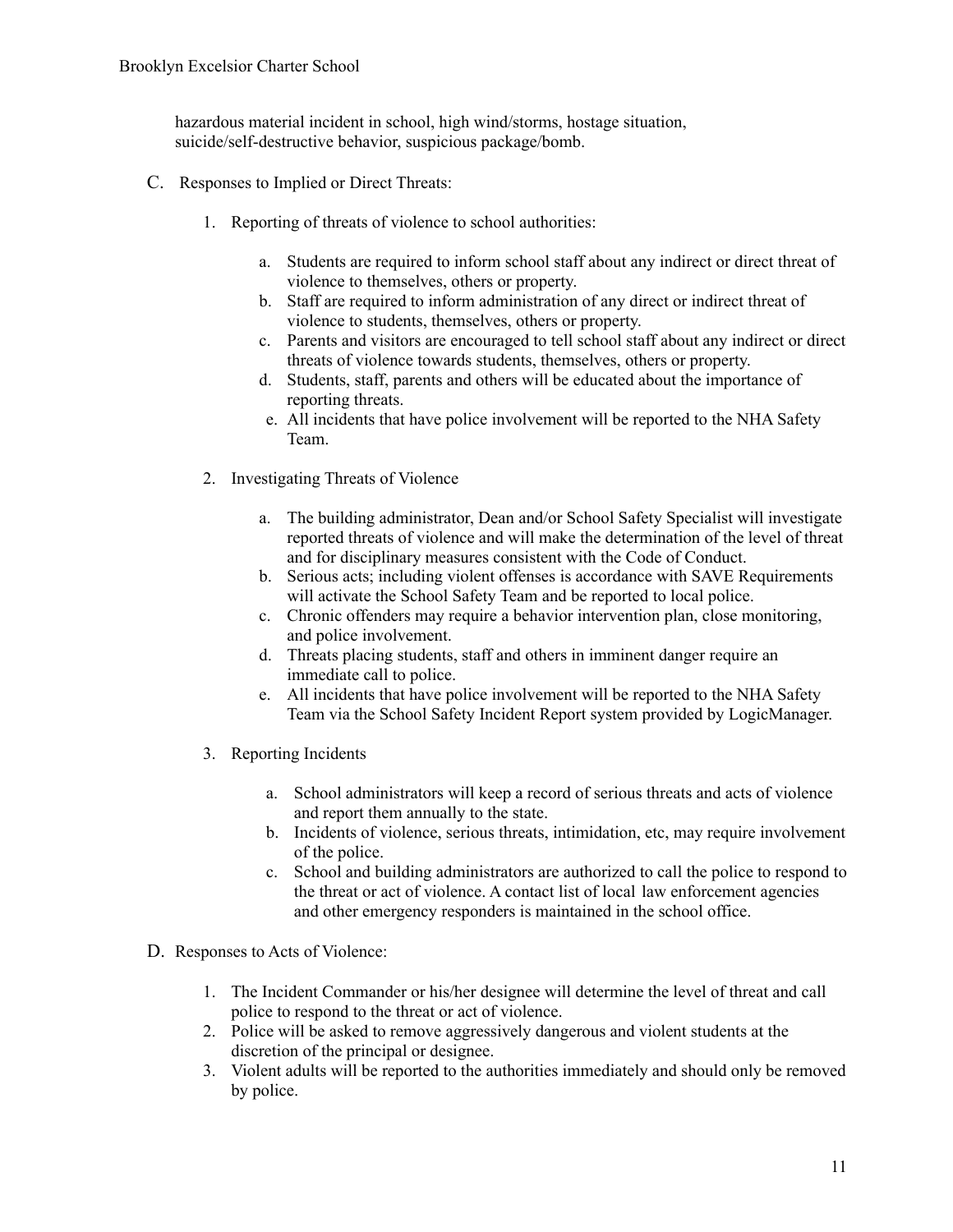- 4. Students and staff will be in lockdown mode when violent people are in or around the school (see Staff Level Response).
- 5. The Incident Commander or his/her designee will monitor the situation, adjust the response as appropriate, and, if necessary, initiate emergency response protocols including early dismissal, on-site sheltering, or evacuation.
- E. Response Protocols
	- 1. Identification of decision makers

The District-wide School Safety Plan is for a single charter school and all decision-makers for the School have been identified and assigned roles in the ERP.

2. Plans to safeguard students and staff

The District-wide School Safety Plan is for a single charter school and all response protocols have been identified in the Staff-level Response.

3. Procedures to provide transportation, if necessary.

The District-wide School Safety Plan is for a single charter school and transportation, if necessary, will be arranged by the School's Logistics Chief.

4. Procedures to notify parents, guardians, or persons in parental relation:

A message through School Messenger will be sent to all parents, guardians, or persons in parental relation to the School's students in the event of a violent incident or and early dismissal. Parents/guardians may also be notified of early dismissal through media contacts (radio stations, television, and web site.) This will be arranged by the School's Public Information Officer and referred to NHA's Communications Manager.

5. Debriefing procedures:

Parents will receive information about the reason for early dismissal in their child's school as soon as it is practical. This information will be in accordance with what the school is legally permitted to disclose.

The Emergency Response Team, school personnel, and local law enforcement or emergency responders will debrief as soon as it is practical.

- 6. Procedures for informing all educational agencies within the local school district of a disaster or emergency:
	- 1. The Principal or his/her designee shall inform all educational agencies within the local school district boundaries and NHA Corporate office of an emergency or disaster.
	- 2. The list of educational institutions located within the local school district, along with the name, title, business telephone number, home telephone number, mobile phone number for key officials of said educational institutions will be updated annually and maintained in the Principal's office.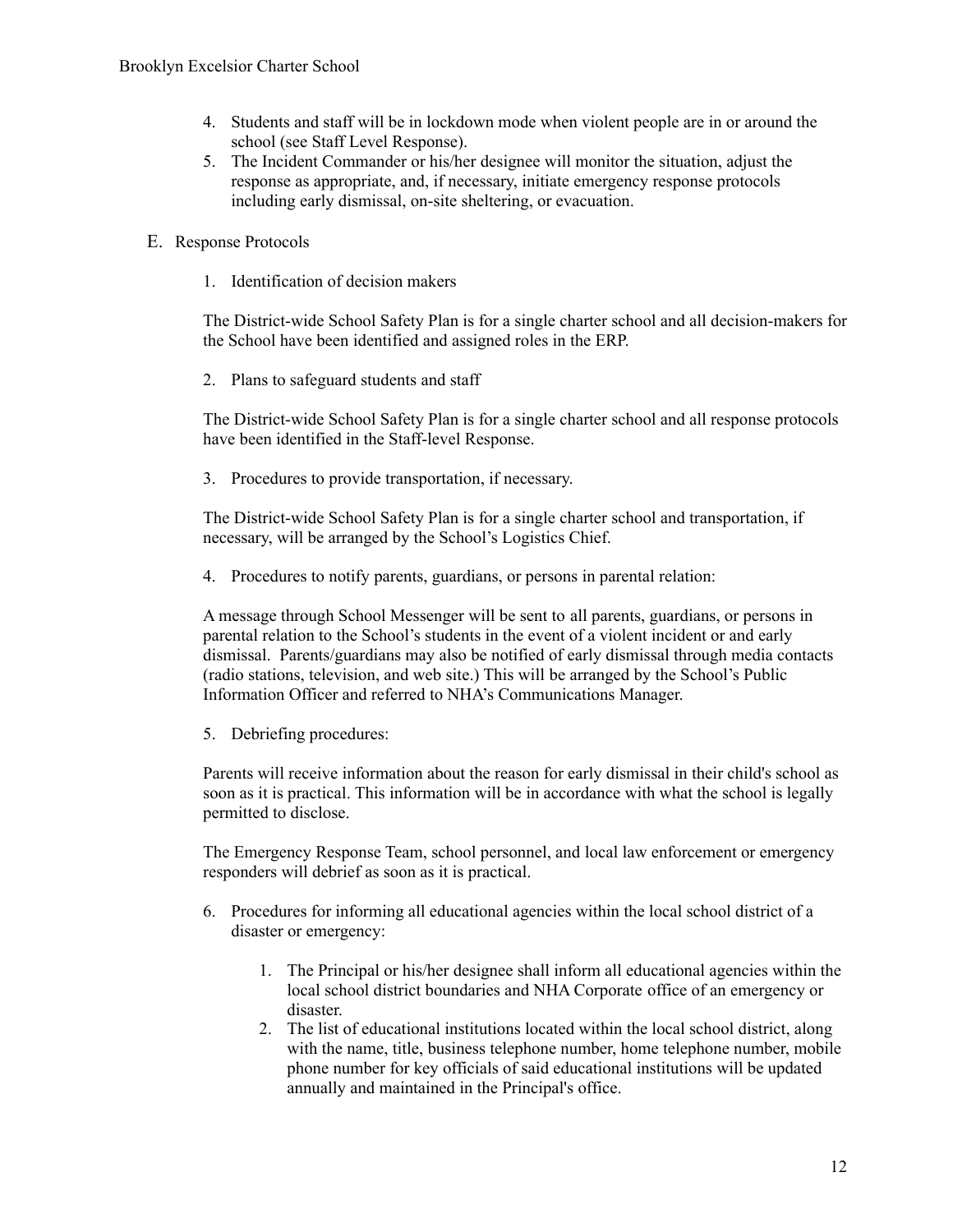- 3. The Principal or Emergency Response Personnel shall authorize emergency calls to each educational institution located inside the CSD, in the event of an emergency or disaster that may impact the CSD.
- 7. Procedures to notify media

The District-wide School Safety Plan is for a single charter school and the Public Information Officer designated in the Building-level Emergency Response Plan will contact National Heritage Academies' corporate offices and coordinate notification of the media.

F. Arrangements for Obtaining Emergency Assistance from Local Government

The School will work closely with police, fire, emergency medical services, and governmental agencies to obtain assistance during emergencies. Emergency mental health services can be accessed from county and regional mental health agencies.

The Incident Commander or his/her designee will, in an emergency, contact the dispatch point of 911 Center for fire or EMS response.

The Incident Commander or his/her designee will, in an emergency, contact the highest-ranking local government official for notification and/or assistance.

- G. Procedures for Obtaining Advice and Assistance from Local Government Officials
	- 1. The Incident Commander or his/her designee will, in an emergency, contact the emergency management coordinator and/or the highest ranking local government official for obtaining advice and assistance.
	- 2. The School has identified resources for an emergency from local law enforcement, fire department, emergency medical services, and the School's management partner, National Heritage Academies.
- H. District Resources Available for Use in an Emergency

A list of School personnel and resources available in emergency situations has been developed by the school and a copy maintained at the school's main office:

- a. Medical Emergency Medical Technicians First Aid certified staff Local Hospitals
- b. School Safety Specialist
- c. Security Head custodians School registrar Visitor Management System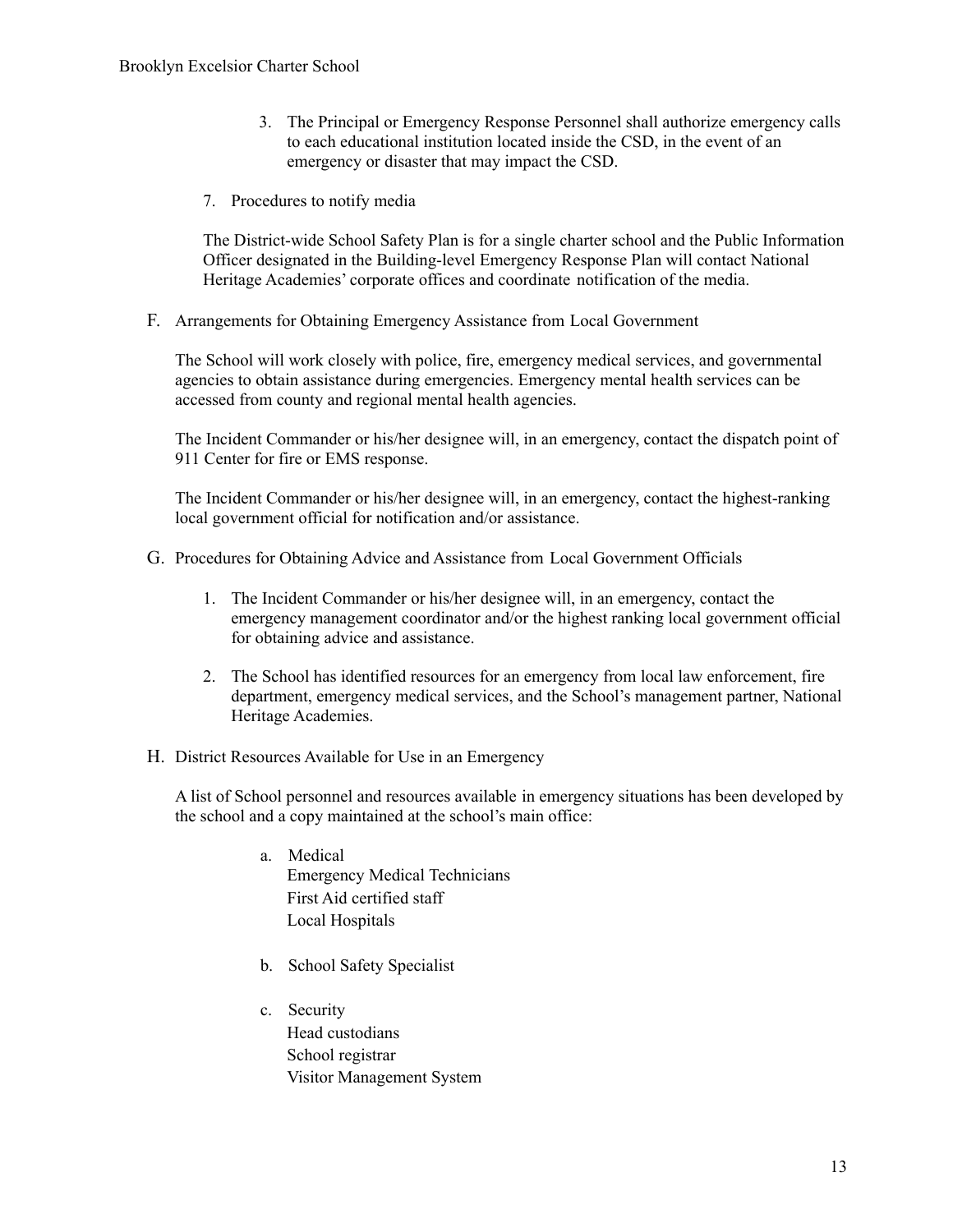- d. Emergency Response School resource officer staff with EMT training School Safety Team Assistance of law enforcement and emergency responders
- e. Post-Critical Incident Response Personnel, Psychologists, Social Workers, Student Assistance Counselors
- f. Emergency Equipment Medical Supplies, Nurse's Office Medical Equipment Defibrillator, Central Office Emergency Backpacks Safety Vests
- g. Emergency Communications Equipment
	- a. Two-way radios
	- b. Fax machines
	- c. Cellular Phones
	- d. Network Computers
	- e. School wide "ALL CALL" system
- I. Procedures to Coordinate the Use of School District Resources and Manpower during Emergencies
	- 1. The officials authorized to make decisions are:

| Sally Girouard       |
|----------------------|
| Atiba Theophille     |
| Megan Weissman       |
| <b>Kelly Ortagus</b> |
| Michael Dobrin       |
|                      |

2. Other school personnel assigned to provide assistance:

| Paraprofessional | John Sanchez   |
|------------------|----------------|
| Paraprofessional | Gary McClellan |

All staff assigned to provide assistance during emergencies are listed in the School Specific Site Plan.

J. Protective Action Options

The following actions may be taken in response to an emergency:

- 1. School cancellation
	- a. Monitor any situation that may warrant a school cancellation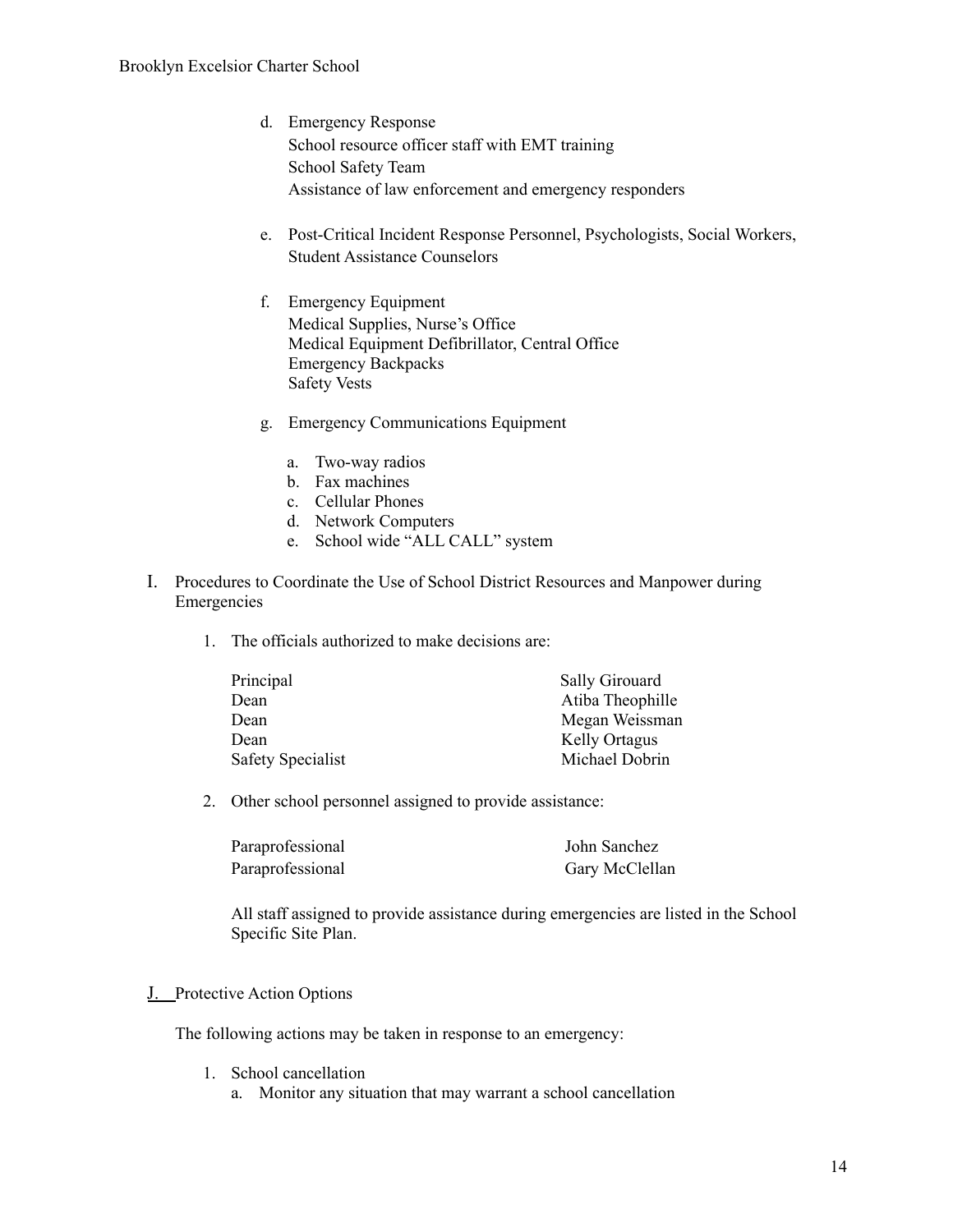- b. Make determination
- c. Contact local media.
- 2. Early dismissal
	- a. Monitor situation
	- b. If conditions warrant, close school
	- c. School Messenger to inform parents of early dismissal
	- d. Set up an information center so that parents may make inquiries as to the situation. Retain appropriate district personnel until all students have been returned home.
- 3. Emergency Evacuation for Non-Fire Situations Protocol (before, during and after school hours, including security during evacuation and evacuation routes) performed by Building Level School Safety Team:
	- a. Notify appropriate public safety agencies of the situation.
	- b. Activate Building Level School Safety Team
	- c. Select an evacuation route and site (refer to Building Level ERP)
	- d. If time permits, send designated staff member(s) to visually scan the evacuation route and site and wait for an all-clear report before announcing the evacuation.
	- e. Announce evacuation.
	- f. Visually scan the facility for students and adults who may not have been able to evacuate the building if it is safe for you to do so.
	- g. See that the emergency evacuation kits are removed from the building.
	- h. Leave the building, report to the first responding public safety official and advise him/her of the emergency evacuation kits and their contents. Offer to provide master keys to a properly identified public safety official. Make a record of the person to whom the key is issued.
	- i. Report to the evacuation site. Check to see that a roster of staff and students at the site is developed and appraise the situation.
	- j. Decide whether to implement the family reunification protocol. If family reunification protocol is not appropriate, notify the transportation department to be prepared to implement it in the event the situation escalates.
	- k. If deemed appropriate after consulting with public safety officials, authorize safe to reenter the facility.
	- l. Notify NHA Crisis Hotline, if immediate assistances is needed by the NHA Crisis Team.

For further detail, please see Appendix A of the Building Level ERP.

- 4. Shelter-in-Place Protocol performed by Building-Level School Safety Team
	- a. Make a determination to shelter-in-place quickly if evacuation is not practical.
	- b. Make an announcement over the public address system to direct staff to shelter-in-place. Activate the ERP. Use external public address or bullhorns as appropriate to notify staff and students who are outdoors.
	- c. Call 911 and request fire serve and law enforcement response as appropriate.
	- d. Make a reasonable attempt to verify that outdoor personnel have been moved into the facility.
	- e. Make a reasonable attempt to verify that staff and occupants received word to shelter-in-place.
	- f. Make a reasonable attempt to verify that personnel are sheltered in suitable locations.
	- g. Contact the Facilities Area Manager and request that any equipment capable of causing air to move from outside the facility into the facility is turned off.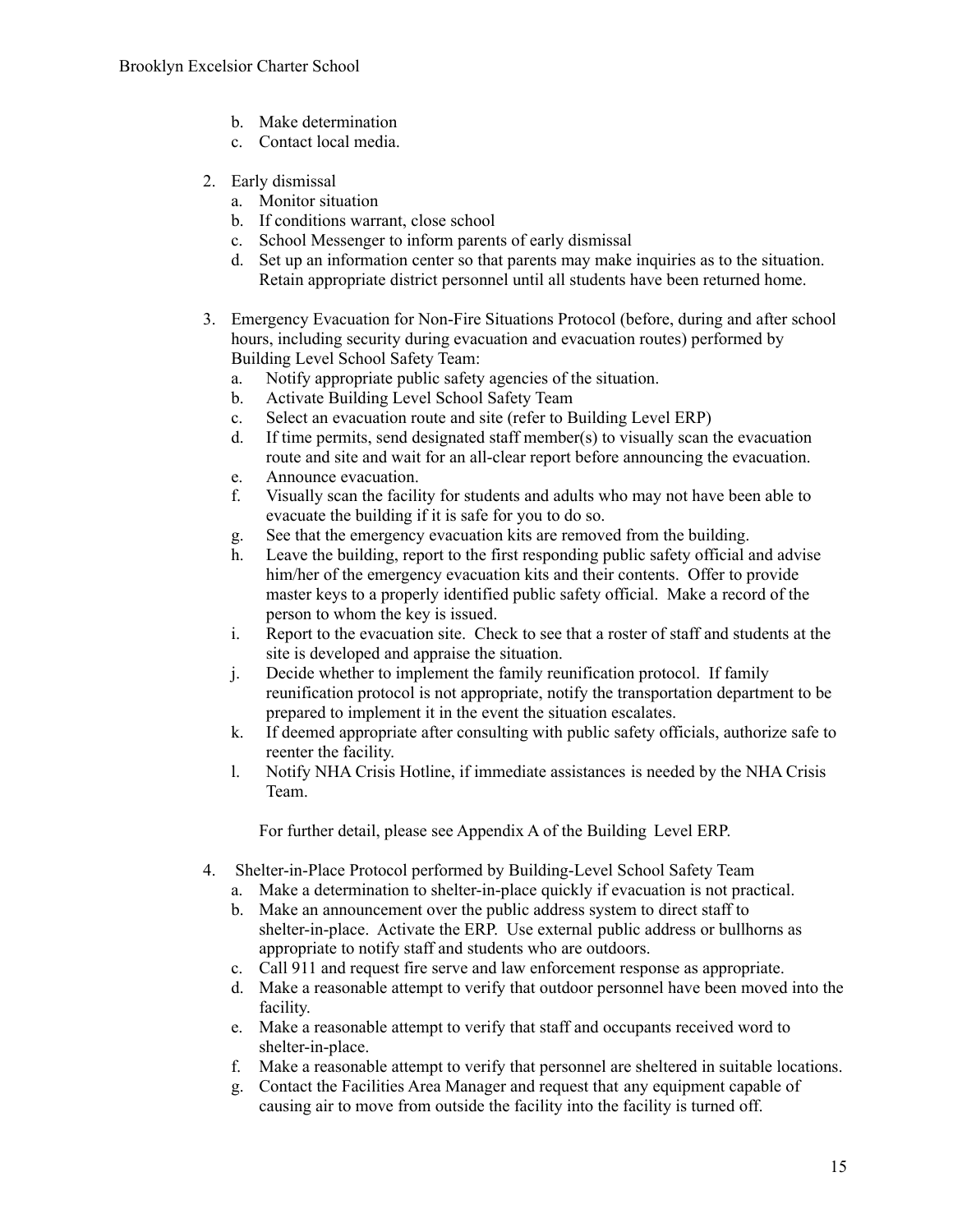- h. Check to see that staff members have taken proper steps to close windows and doors from outside airflow.
- i. Monitor the situation through radio and/or television stations. Attempt to calm staff and students. Keep staff informed of developments whenever possible.
- j. When informed by local public safety and emergency management personnel, notify staff when it is safe to leave facility.
- k. Notify NHA Crisis Hotline, if immediate assistances is needed by the NHA Crisis Team

For further details, please see Appendix A of the Building Level ERP.

**Section IV: Protocols for Responding to a Declared State of Disaster Emergency involving a Communicable Disease**

Consistent with the provisions of NY Department of Labor Article 2 Section 27-C – Preparation of public employers for state disaster emergencies involving public health (see Appendix B)

## **Description of essential in-person workforce.**

In the event of a state ordered reduction of in-person workforce, Essential employees shall be identified as follows:

- i. Pursuant to local or state order;
- ii. Duties require hands-on work; and/or
- iii. Duties require use of onsite resources or access to confidential information.

This may include any of the following positions:

- a. Principal school operational duties required onsite resources or access to confidential information.
- b. Deans school operational duties required onsite resources or access to confidential information.
- c. Office Staff school operational duties required onsite resources or access to confidential information.
- d. Teachers school operational duties required onsite resources or access to confidential information.
- e. Custodial Duties require hands-on work.
- f. Food Service Duties require hands-on work.
- g. Nurse– Duties require hands-on work or local/state health department orders.
- h. Counselor or similar Health Service Provider– Duties require hands-on work or local/state health department orders.
- i. Director of School Quality Duties require use of onsite resources or access to confidential information.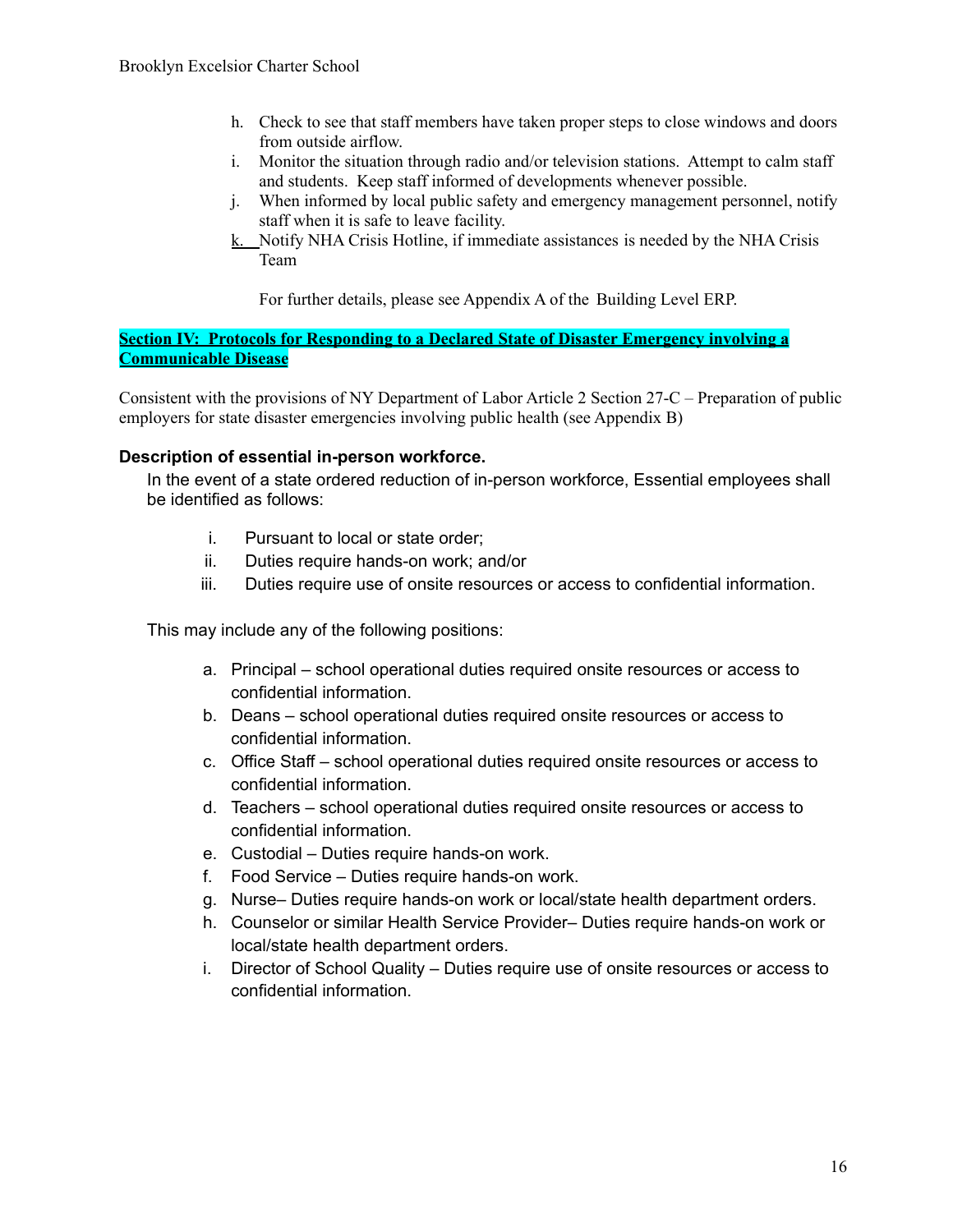## **Remote work program**

Remote work may be provided to allow for flexible scheduling or may be offered in response to high virus incidence or recommendations by our local health officials as a best practice to minimize the spread in the community.

We will promote remote work to the extent that an employee's work activities can feasibly be completed remotely or the employee is declared a Non-essential and prohibited from the work place. If remote work is not feasible for a position, for reasons that it requires hands-on work, use of onsite resources or access to confidential information, the remote worker must receive prior approval from their employer.

To ensure that employee performance will not suffer due to a remote work arrangement, remote works must:

- a. Have an internet connection that is adequate for their job duties,
- b. Dedicate their full attention to their job duties during working hours,
- c. Make best efforts to work separately and without interruption if there are any other persons at home with the employee while the employee is working.
- d. Adhere to all work schedules and break periods agreed upon with their supervisor and in compliance with applicable law. If a remote worker cannot work for any health-related or other personal reason, he/she must follow the Company's attendance notice and reporting procedures,
- e. Frequently meet (via phone or google meet etc.) to discuss progress and results, and
- f. Consistently communicate in a timely, thorough and professional manner with coworkers and third parties.

## **Compliance with Policies**

Employees that are allowed to work remote must follow all of employer's policies and procedures similar to employees who are working on-site. Examples of policies that all employees must abide by include, but are not limited to, the following:

- Confidentiality Policy
- Confidentiality Policy on Student Information
- Information Technology Policy
- Inappropriate Behavior Policy
- Social Media Policy
- Drug Free Environment Policy
- Personal Appearance Policy when meeting in-person or by video with others
- Sexual and Other Unlawful Harassment Policy
- Equal Employment Opportunity Policy
- Conflicts of Interest Policy
- Attendance and Punctuality Policy

#### **Equipment**

Remote employees shall be provided with equipment that is essential to their job duties, i.e. laptops, headsets and monitors. Equipment or Esoftware that is provided is employer proper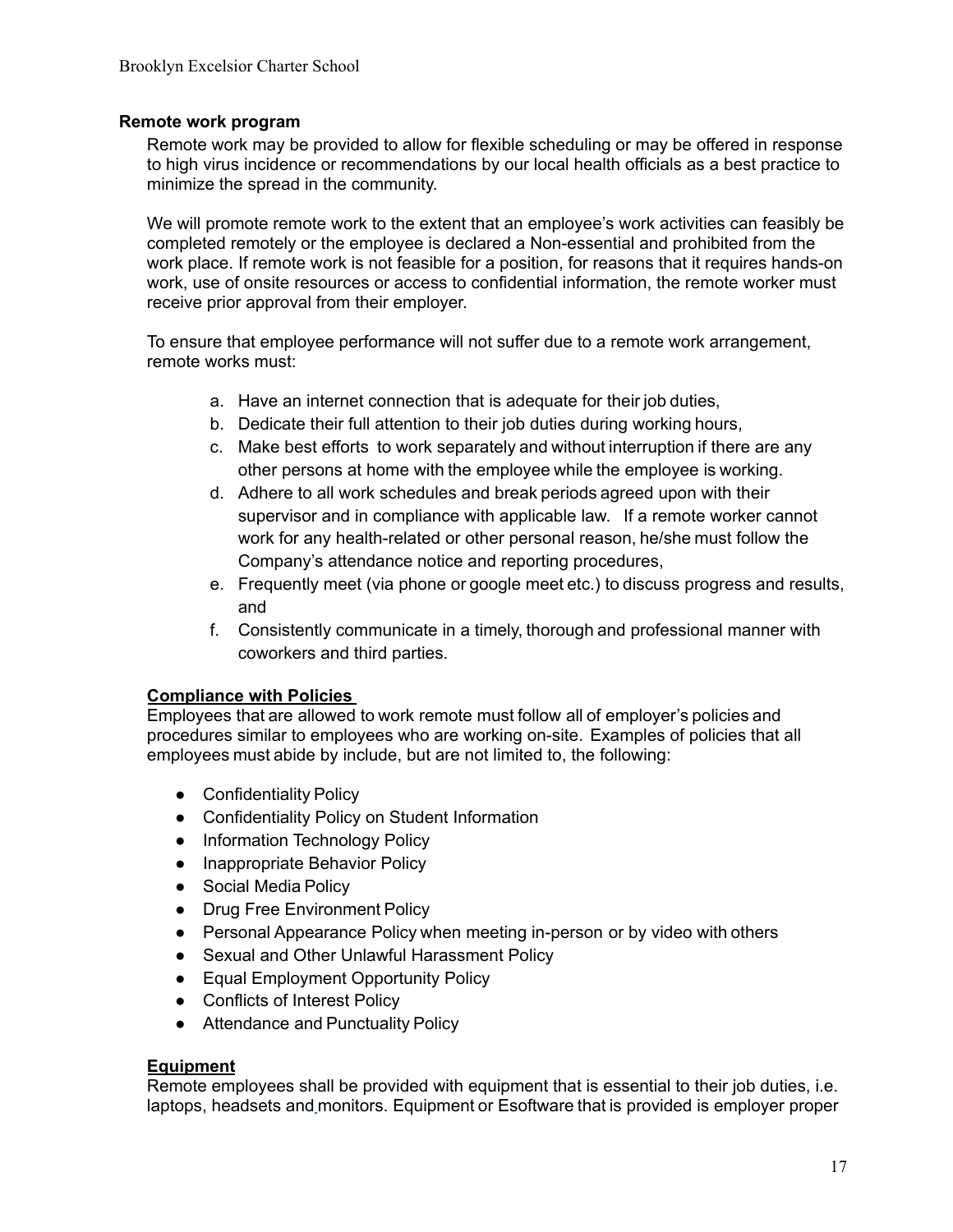ty, and employer retains ownership and control over such property. Employer reserves the right to monitor the activity and content of such property including, but not limited to, internet use and emails, so employees should have no expectation of privacy. Employees must keep employer property safe and avoid any misuse. Equipment provided for remote work by employer is for business purposes only. Employees must take proper measures to secure employer information, assets and systems.

Among other requirements, employees must:

- Keep their equipment password protected
- Secure their home wi-fi network with a required password
- Not allow others to use NHA equipment or access NHA information
- Store NHA equipment and information in a safe and clean space when not in use
- Follow all data encryption, protection standards and settings
- Refrain from visiting untrustworthy or suspicious sites
- Only download authorized software with prior approval
- Keep confidential information in locked file cabinets and desks
- If a shredder is not available at the remote location, all NHA documents will be set aside in a secure location and stored for future shredding at NHA instead of throwing NHA's confidential or sensitive information in the trash

Upon termination of employment or remote work, or at any earlier request from employer, all employer property must be immediately returned to the employer.

#### **Work shifts of essential employees**

The virus prevention lead needs to develop and implement the social distancing protocol. We recommend the following protocol in accordance to CDC guidelines:

- Staying six feet away from others as a normal practice
- Eliminating contact with others, such as handshakes or embracing coworkers, visitors, or friends
- Avoiding touching surfaces touched by others, to the extent feasible.
- Avoiding anyone who appears to be sick, or who is coughing or sneezing.
- If employee needs to be closer than six feet (more than two meters) then it is mandatory that they wear a mask that is fitted well to the face and covers both mouth and nose.
- Also, should attempt to keep people of 10 or less in one room at a time.

## **Personal Protective Equipment (PPE)**

The PPE materials should be counted, and extra supplies should be ordered at this time. A sample checklist is shown below for the PPE and Materials Lead to use. First a couple comments about masks and gloves.

#### **Masks**:

Employees should wear a mask at all times. Non-medical grade face coverings will be made available for all persons entering the school building. Surgical masks are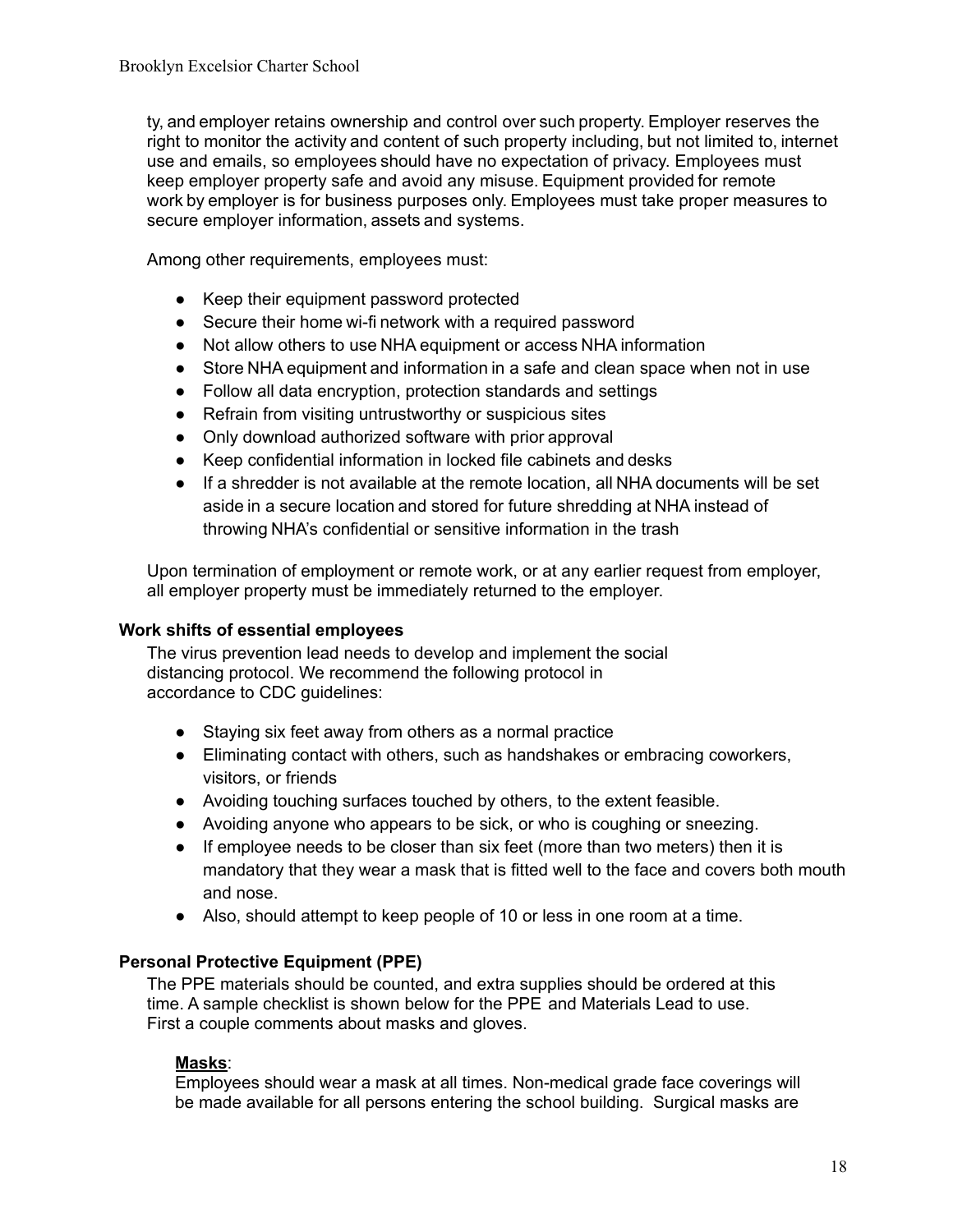recommended, but any mask will work. A mask helps to prevent people from touching their face and spreading germs to others.

#### **Gloves:**

There are some dangers to gloves for infection prevention. Gloves provide a false sense of security in that people will rely too much on them and will therefore stop washing their hands. Many people forget to take gloves off and often don't know how to properly take gloves off to reduce infection transmission. Our recommendation is not to rely on gloves for infection prevention; encourage handwashing. If you prefer to use gloves, encourage employees to wash hands and consider signage.

| What do I need                             | <b>How Much do I need</b>                                              | Where Do I get it                                       |
|--------------------------------------------|------------------------------------------------------------------------|---------------------------------------------------------|
| Thermometers (infrared<br>preferable)      | 2 per school                                                           | <b>Front Office</b>                                     |
| <b>Hand sanitizers</b>                     | One bottle per 20<br>employees                                         | <b>Janitorial Supply</b>                                |
| <b>Hand sanitizers</b>                     | One bottle at each door,<br>high traffic area, access<br>control areas | <b>Janitorial Supply</b>                                |
| <b>Masks</b>                               | 30 Day supply for two<br>masks per employee per<br>day                 | <b>Front Office</b>                                     |
| <b>Face Shields</b>                        | 25 per building                                                        | Front Office and<br><b>NHA Purchasing</b><br>department |
| Gloves                                     | 30 day supply                                                          | Janitorial Supply                                       |
| <b>Biohazard container</b>                 | 30 day supply                                                          | <b>Front Office</b>                                     |
| Disinfectant spray                         | 30 day supply                                                          | <b>Janitorial Supply</b>                                |
| <b>Spray Bottles</b>                       | One bottle per 1000 sq.<br>feet of facility                            | <b>Janitorial Supply</b>                                |
| Tape or Paint to mark<br>social distancing | One roll per 1000 sq. feet                                             | <b>Front Office</b>                                     |
| Clorox wipes                               | For quick disinfection -<br>one container per room                     | <b>Janitorial Supply</b>                                |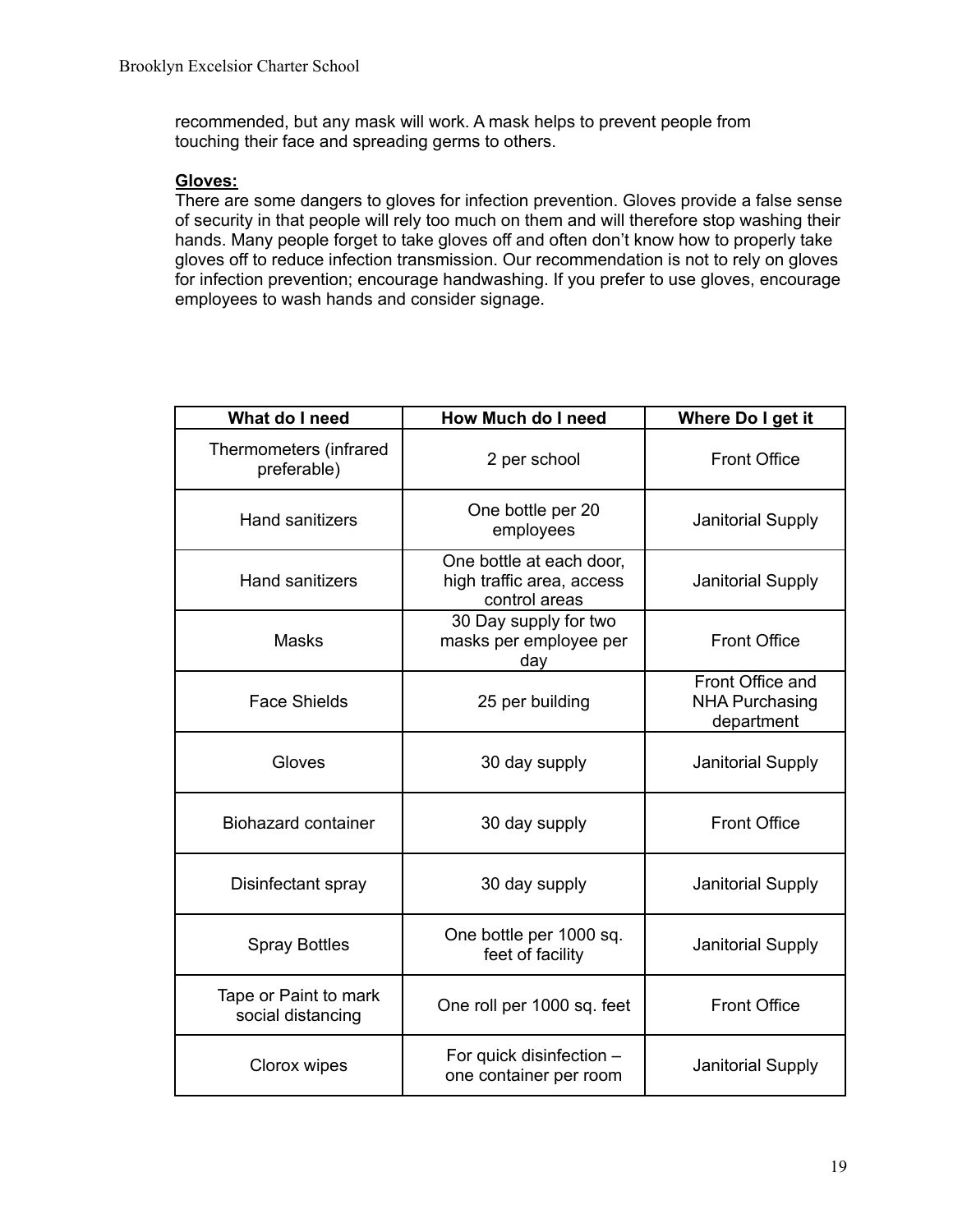|  | Soap | 30 day supply | Janitorial Supply |
|--|------|---------------|-------------------|
|--|------|---------------|-------------------|

## **Exposure to a known case of biological or communicable disease:**

- a. Once the suspected infected person has been identified, immediately provide them with a mask and take them to the isolation room.
- b. Reassure the person that this extra precaution is for their safety and the safety of others.
- c. Instruct the person to return home and socially distance themselves.
- d. Notify the school Director of School Quality who will alert the NHA Pandemic Team
- e. The NHA Pandemic Team will put together a timeline of symptoms, area of the workspace, contact tracing of other individuals.
- f. Screening will take place within the school to double check for signs of spread.
- g. Persons who may have come into contact with the patient under investigation (PUI) will be notified of potential exposure, but the name of the source should not be shared.
- h. Deep clean of the potentially exposed area will be performed per the following:

Biological or Communicable Disease Exposure Levels: The below exposure levels shall dictate the scope and frequency of disinfection cleaning according to reported risks within the community and facility. This is in addition to baseline janitorial services:

## **LEVEL 0**

- No reported cases in the surrounding community
- No known or suspected cases within the facility
- Normal janitorial routines no enhanced disinfection necessary

## **LEVEL 1**

- Reported cases in the surrounding community
- No known or suspected cases within the facility
- Disinfection of all high touch points three times per day twice during business hours and once during evening janitorial.

## **LEVEL 2**

- Suspected (unconfirmed) case reported in the facility within the previous 7 days regardless of reported cases in the surrounding community.
- Immediate disinfection of all high touch points, particularly in areas that the suspected case visited.
- Return to Level 0 or 1, depending on community spread, once disinfection tasks have been completed and suspected case no longer exists within the facility.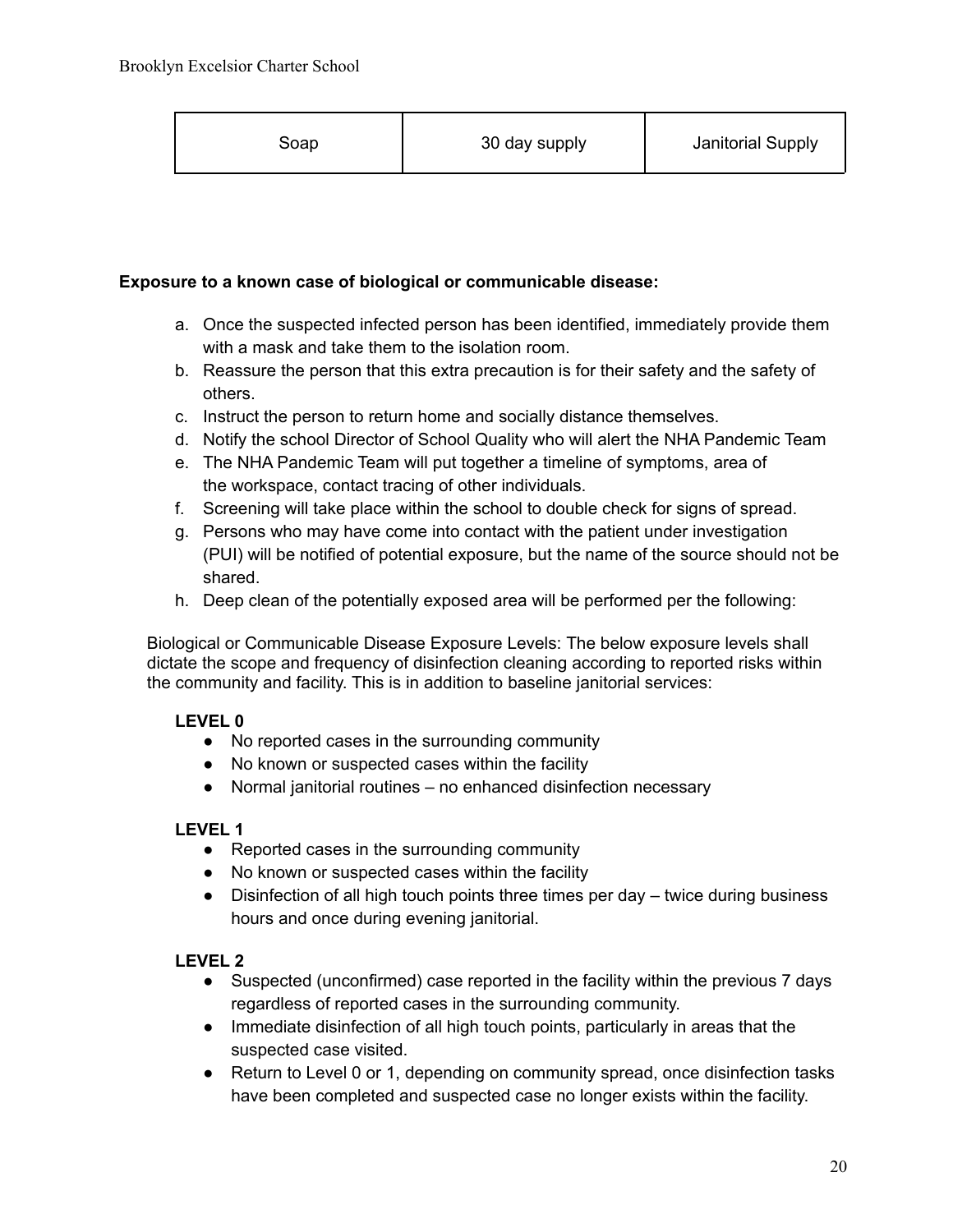## **LEVEL 3**

- Confirmed case reported in the facility within the previous 7 days regardless of reported cases in the surrounding community.
- Partial or full building closure depending on known areas visited in the building.
- No access to known areas visited by confirmed case for minimum 24 hours.
- After 24 hours, complete a full disinfection of all touch points and surfaces utilizing appropriate personal protective equipment (PPE).
- Reopen facility and return to Level 0 or 1, depending on community spread, once disinfection tasks have been completed.

## **Documenting hours and work locations for essential employees.**

To provide the safest solution the employer shall consider recommendations from the state, local and federal agencies. During a pandemic emergency, employees will be required to self-screen utilizing the New York Health Screening application found in myNHA.

Except as approved by an employee's manager or supervisor in advance, an employee must work remotely during the employee's regular work hours. Non-exempt employees must follow all applicable policies relating to hours worked including, but not limited to, requesting prior approval for overtime, and timekeeping. Off-the-clock work is prohibited, and all hours worked must be accurately reported. Remote workers must adhere to their usual workweek hours unless prior authorization for additional (or overtime) hours has been granted.

## **Emergency support for employees**

Employees are directed to contact their leadership team or NHA's people services team to assist in additional support related to the declared emergency. Additional resources are available as follows:

- a. NHA Life Assistance program (LAP) contact NHA benefits team or https://www.advantageengagement.com/p\_index.php?id\_division=d00&amp%3bid \_module=m000
- b. New York Public Health Duty Officer Helpline 1-866-881-2809
- c. New York State Department of Health https://www.health.ny.gov/environmental/emergency/

## NYC Health -

https://www1.nyc.gov/site/doh/health/emergency-preparedness/emergencies-pandemic-influenz a.page

## **Section V: Recovery**

- A. District Support for Buildings
	- 1. A Building-Level Post-incident Response Team has been created. Members of the team include school personnel and mental health counselors, who will engage others in the school community to assist in the aftermath of a serious violent incident or emergency.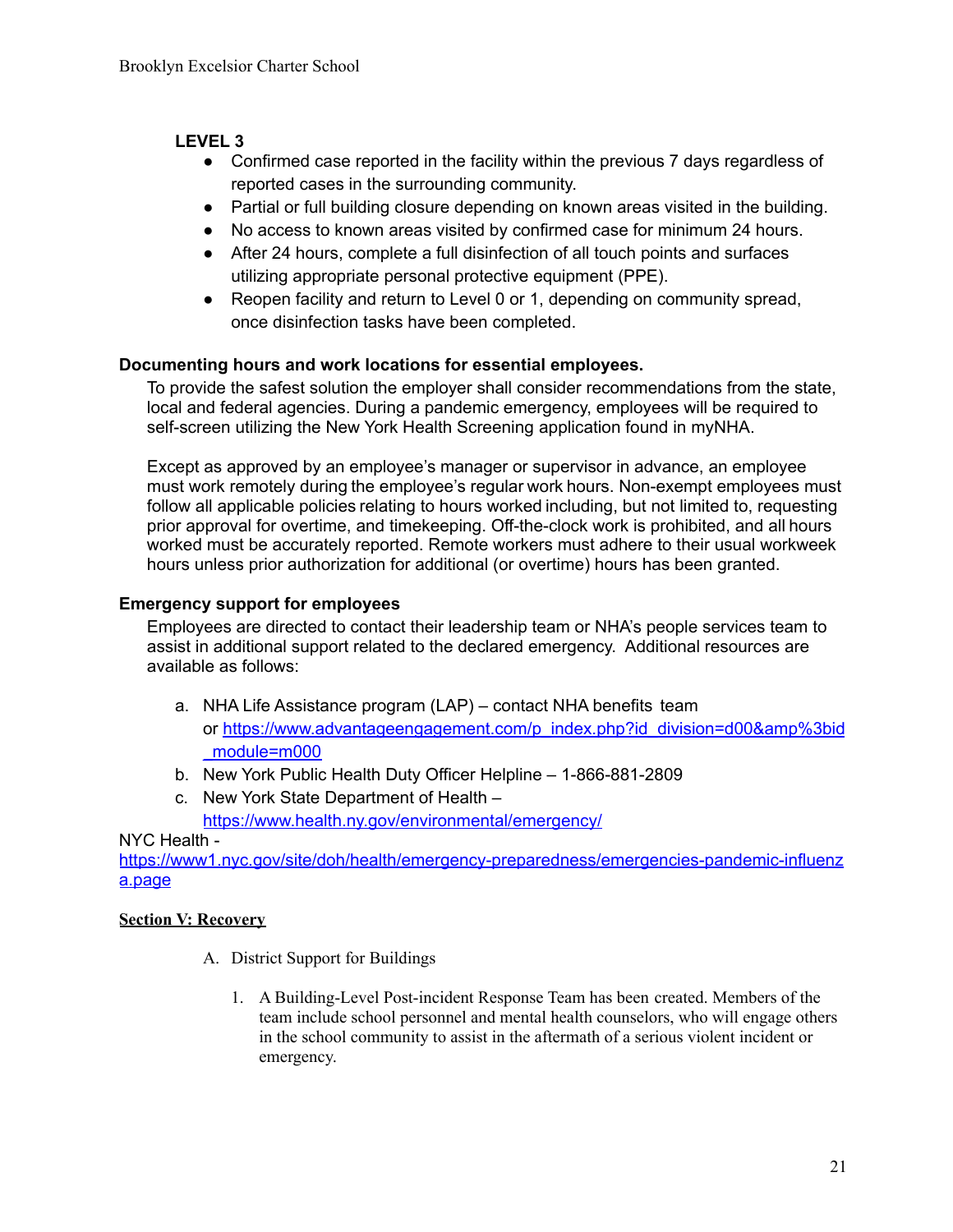2. The School will use the recovery phase to evaluate its practices for violence prevention and school safety activities and improve its plan.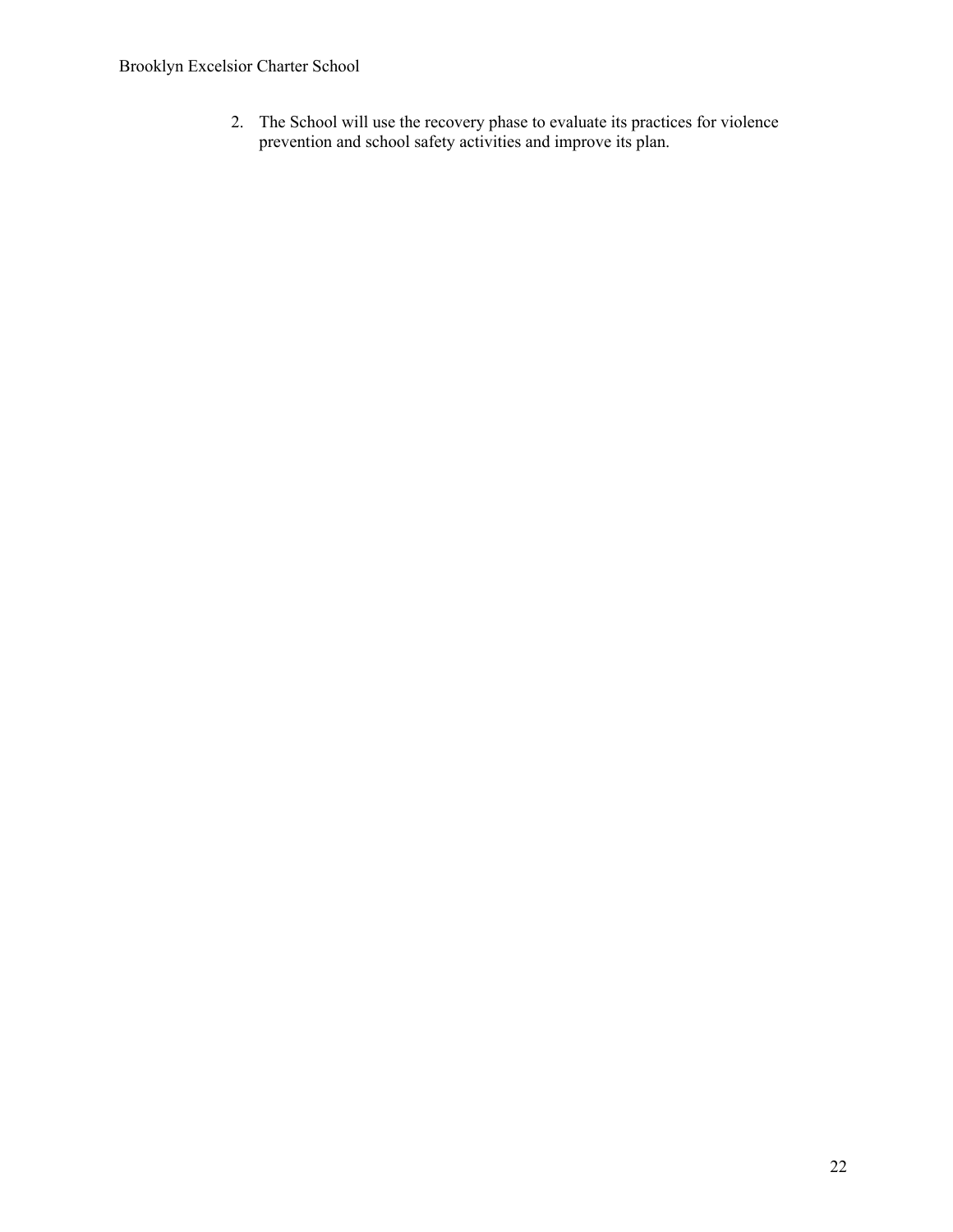# **Appendix A: Early and Imminent Warning Signs**

| Parties Receiving Information<br>Primary          | <b>Type of Information</b><br>Anti-bullying<br>Anger management<br>Social Skill Development                                     | <b>Method of Dissemination</b><br><b>Classroom Teacher</b><br>Social Worker                      |
|---------------------------------------------------|---------------------------------------------------------------------------------------------------------------------------------|--------------------------------------------------------------------------------------------------|
| Elementary                                        | Anti-bullying<br>Anger management<br>Social Skill Development<br>Danger Indicators<br><b>Conflict Resolution</b>                | <b>Classroom Teacher</b><br>Social Worker<br>Psychologist                                        |
| Middle                                            | School Danger Indicators<br><b>Imminent Warning Signs</b><br><b>Conflict Resolution</b><br>Reporting procedures                 | Classroom Teacher<br>Guidance Counselor<br>Social Worker<br>Psychologist<br>Handouts, Assemblies |
| Staff                                             | <b>Warning Signs</b><br>Procedures<br>Anger and Conflict Management<br><b>Counseling Techniques</b><br>De-Escalation Techniques | <b>Staff Development</b><br>Conference Days<br><b>Reading Materials</b>                          |
| Parents                                           | <b>Warning Signs</b><br><b>Reporting Procedures</b><br>De-Escalation Techniques<br><b>Conflict Management</b>                   | Workshops<br>Newsletters<br><b>Parent Information Meetings</b><br>Mental Health Agency           |
| Community                                         | <b>Warning Signs</b><br><b>Reporting Procedures</b><br>De-Escalation Techniques<br><b>Conflict Management</b>                   | Workshops<br><b>Newsletters</b><br>Forums<br>Mental Health Agency                                |
| Additional Types of Information for Dissemination |                                                                                                                                 |                                                                                                  |

 $\overline{\circ}$  Early warning signs

- o Imminent warning signs
- o Prevention programs that work
- o Reporting/Referral procedures
- o Intervention services in school
- o Intervention services out of school
- o Available resources for students, staff and parent/community
- o Protective strategies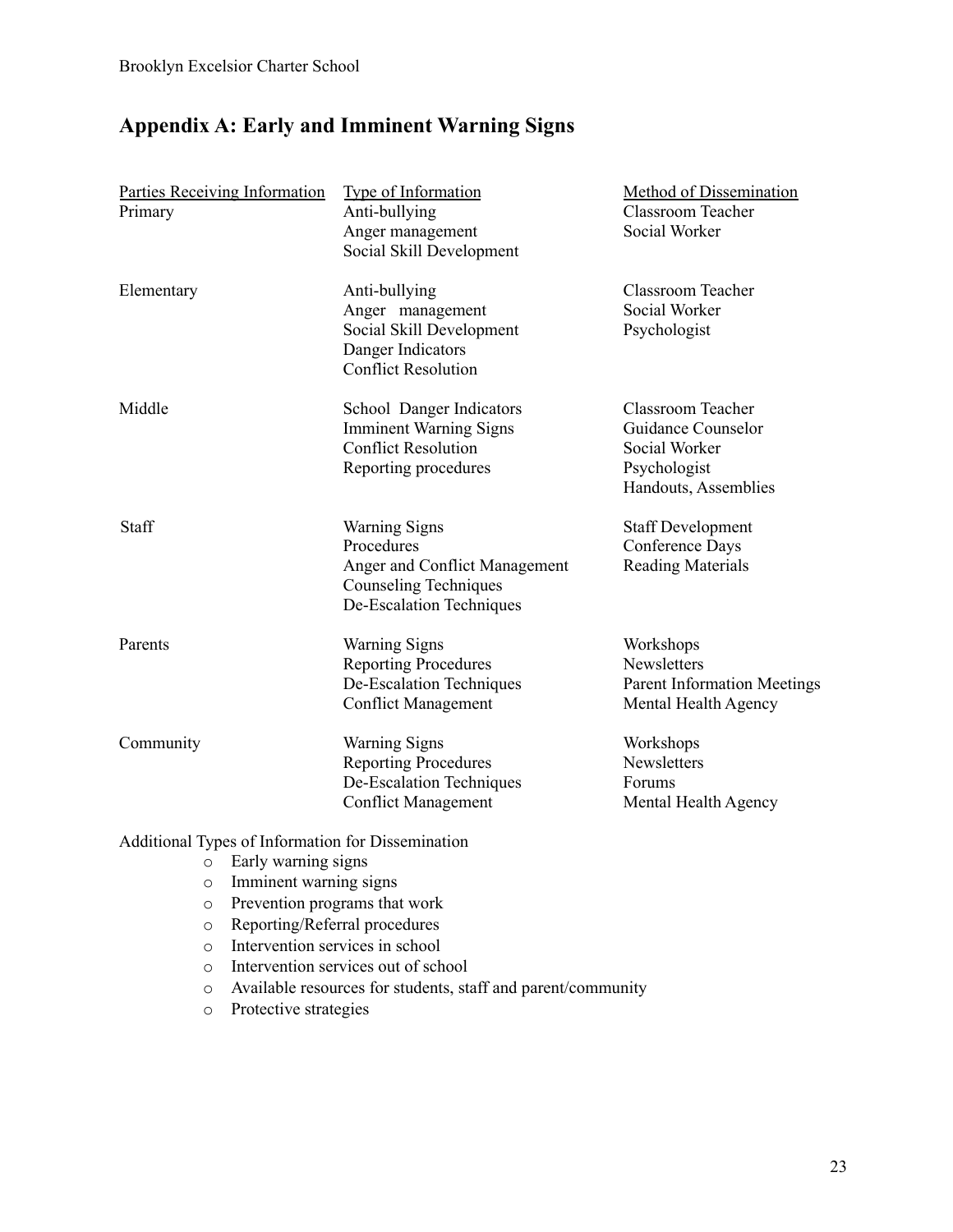#### **Information on Potentially Violent Students Early Warning Signs for School Violence**

Effective schools take special care to train the entire school community to identify and understand early warning signs of violence. By actively sharing information, schools and communities can provide effective responses. By establishing caring supportive relationships with all children, educators and families will be aware of the feelings, fears and needs of students. A frequent review of school records for patterns of behavior or sudden changes of behavior will prove useful.

#### **Social Withdrawal**

Withdrawal from peer social contacts due to feelings of depression, rejection, persecution, unworthiness etc...

#### **Excessive Feelings of Isolation**

Some loners are potentially aggressive and violent.

#### **Excessive Feelings of Rejection**

Rejection without support can lead to violence. Aggressive students rejected by non-aggressive peers seek out aggressive peers who reinforce the aggressive behavior.

#### **Victims of Violence**

Victims of violence and abuse frequently become violent themselves.

#### **Feelings of Being Picked On**

Kids who are teased, bullied, ridiculed and humiliated sometimes become the bully.

#### **Low School Interest/Poor Academic Performance**

Chronic failure and lack of school success limits capacity to learn, leads to frustration, chastisement, and anger. This often leads to aggressive acting-out.

#### **Expression of Violence in Writing and Drawing**

Over representation of violence when directed towards a specific individuals, consistently over time is a signal if potential violence.

#### **Uncontrolled Anger**

Anger frequently and intensely expressed in response to minor irritants is potentially dangerous

#### **Patterns of Impulsive Chronic Hitting and Bullying**

If evident early in life and left untreated, may escalate and intensify in later life

#### **History of Discipline Problems**

Indicative of underlying needs not being met. This results in later life as defiance of authority, violation of rules and norms and aggressive behavior.

#### **Past History Violent Behavior**

Age of onset has significant impact on severity of the problem Intensity if anti-social behavior increases with age Characterized by violence to people, cruelty to animals, vandalism, fire setting, etc...

## **Intolerance for differences and Prejudicial Attitudes**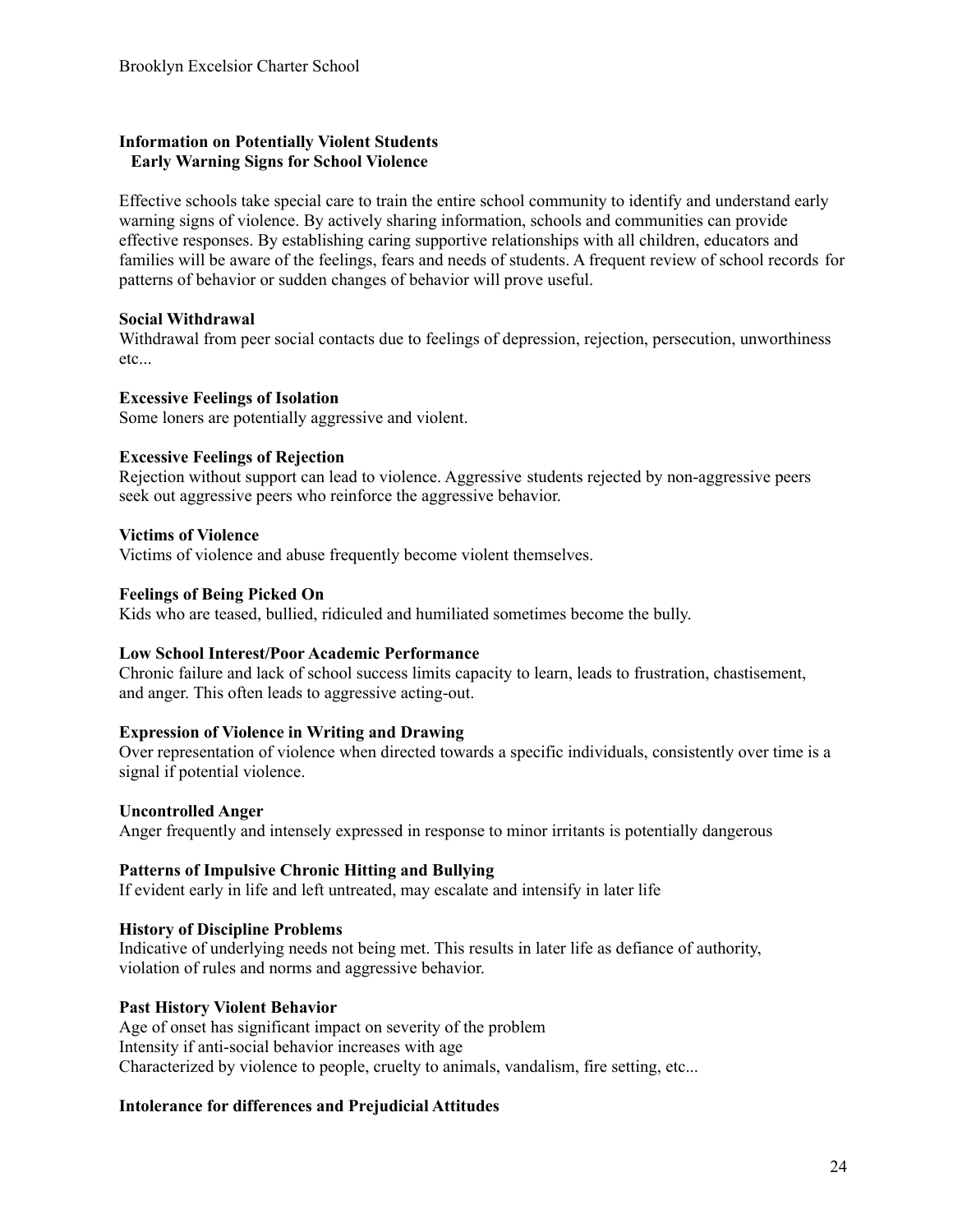Intense hatred of others based on race, religion, gender or sexual orientation Memberships in hate groups on willingness to victimize people with health problems

#### **Drug and Alcohol Use**

These reduce self-control and minimize the ability to make effective choices

#### **Affiliation with Gangs**

Anti-social values and norms are supported; acts of violence are the expectation

#### **Access to Firearms**

Access to and knowledge of firearms increase a child's risk for violence and becoming a victim

#### **Serious Threats of Violence**

A detailed, specific, repeated threat of violence that is directed towards another needs to be taken seriously. This is more serious when the student has the means to carryout that threat. (Available guns)

#### **Imminent Warning Signs**

#### **Patterns of Impulsive Chronic Hitting and Bullying**

If evident early in life and left untreated, may escalate and intensify in later life

#### **History of Discipline Problems**

Indicative of underlying needs not being met. This results in later life as defiance of authority, violation of rules and norms and aggressive behavior.

#### **Past History Violent Behavior**

Age of onset has significant impact on severity of the problem Intensity if anti-social behavior increases with age Characterized by violence to people, cruelty to animals, vandalism, fire setting, etc...

#### **Intolerance for differences and Prejudicial Attitudes**

Intense hated of others based on race, religion, gender or sexual orientation Member ships in hate groups on willingness to victimize people with health problems

#### **Drug and Alcohol Use**

These reduce self-control and minimize the ability to make effective choices

#### **Affiliation with Gangs**

Anti-social values and norms are supported; acts of violence are the expectation

#### **Access to Firearms**

Access to and knowledge of firearms increase a child's risk for violence and becoming a victim

#### **Serious Threats of Violence**

A detailed, specific, repeated threat of violence towards another need to be taken seriously. This is more serious when the student has the means to carry out that threat. (Available guns)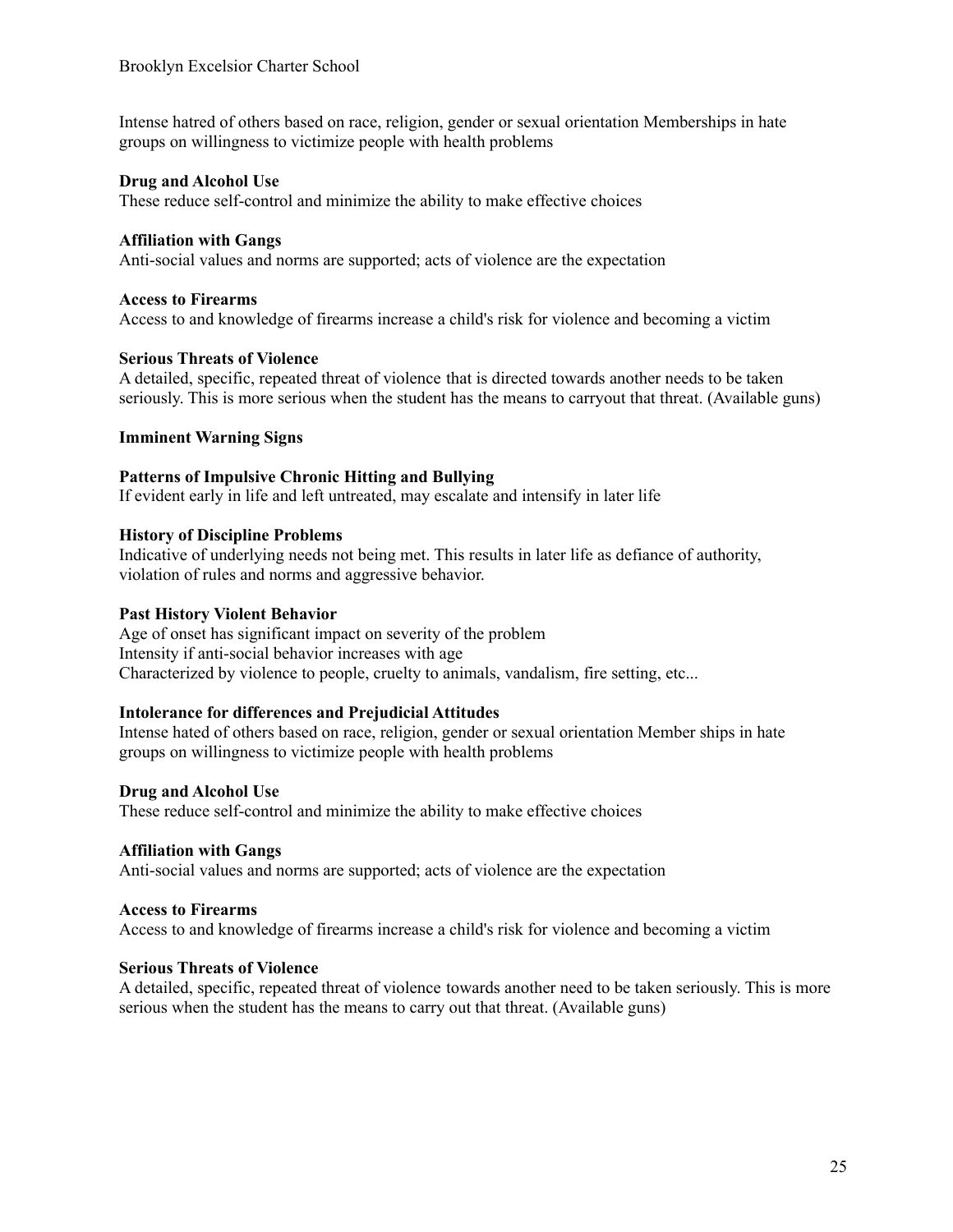*Whenever the following occur, suspension is called for and the parents should be called immediately. For those that are legal of enses, the police should be called immediately.*

- Serious, physical fighting with peers
- Severe destruction of property
- Severe rage to seemingly minor reasons
- Detailed threats of lethal violence
- Possession of and/or use of firearms of other weapons
- Other self-injurious behaviors or threats and attempts of suicide

#### *Precipitating events:*

- Suspensions
- Loss of a relationship
- Severe rejection
- Extreme humiliation

*Warning signs that indicate Law Enforcement Of icers should be called.*

- Serious written or verbal threats to the building and towards staff and students
- Has a detailed plan (time, place, method, victim); particularly when a child has a history of violence and threatening;
- Carrying a weapon; particularly a firearm that they have threatened to use